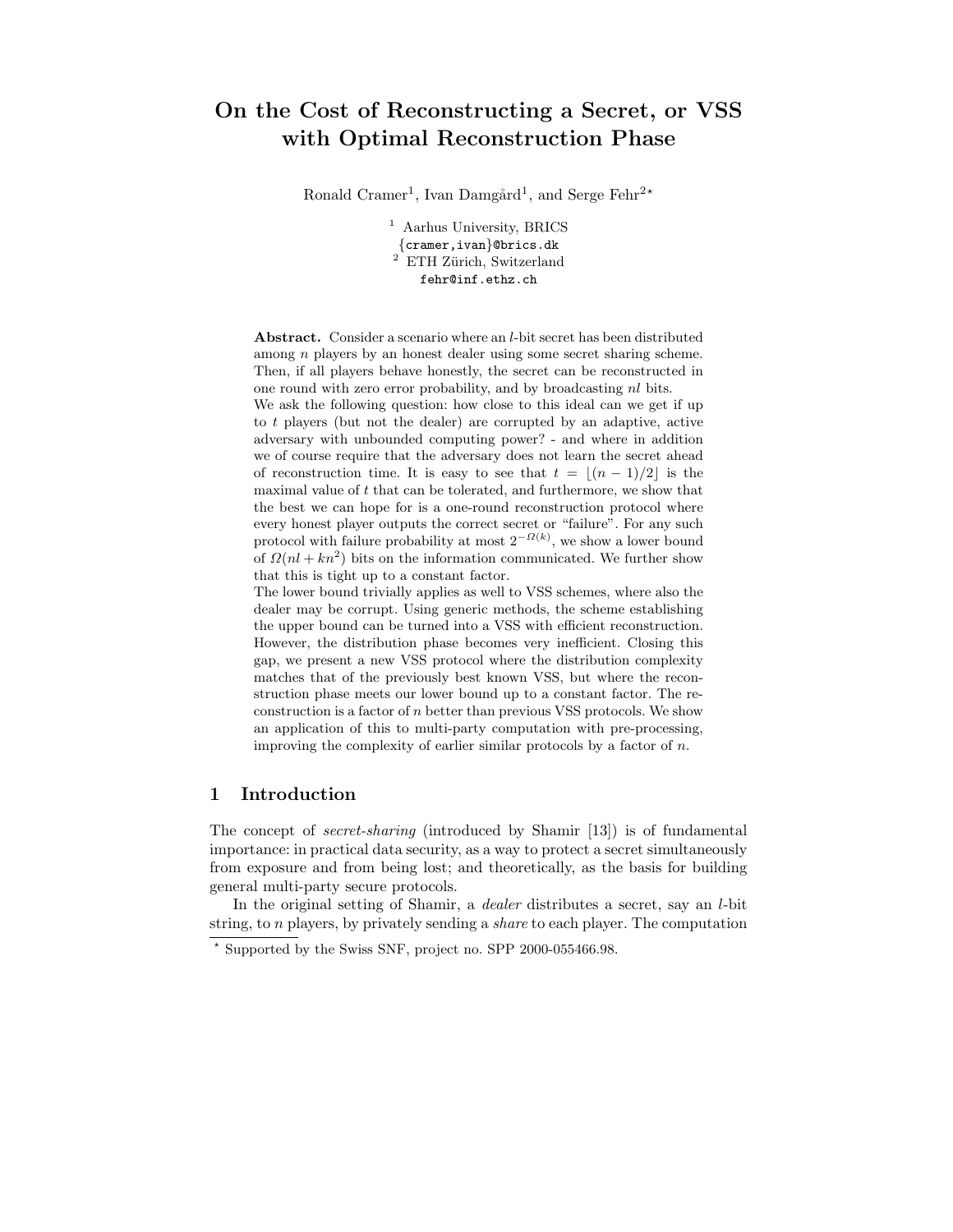of the shares is done w.r.t. a threshold value t, where  $1 \leq t \leq n$ . Later, some subset of the players can attempt to reconstruct the secret by pooling their shares. A secret sharing scheme must ensure *privacy*, i.e., an adversary who sees up to t of the shares learns no information about the secret, and correctness, i.e., the secret can always be reconstructed from a set of at least  $t + 1$  shares.

Here, we will first consider a more adversarial setting where up to  $t$  of the players (but not the dealer) may be corrupted by an active, adaptive and unbounded adversary, in particular, corrupted players may contribute incorrect shares (or nothing) in the reconstruction phase. We still require privacy, and also correctness in the sense that the honest players can reconstruct the correct secret. Consider the following question. How much information must be sent in order for such a scheme to work? This question is interesting only if  $n/3 \le t < n/2$ , since otherwise the problem is either "too hard" or "too easy": if  $t \geq n/2$  the problem clearly cannot be solved, and if  $t < n/3$ , standard methods (see [2]) immediately give an optimal solution with zero error probability.

Somewhat surprisingly, little work seems to have been done on the case of  $n/3 \le t < n/2$  (although upper bounds follow from known protocols [12, 4]). It is easy to see that for  $t$  in this range, one cannot construct a scheme where the correct secret is always reconstructed. At best one can make a scheme where every honest player outputs the correct secret or "failure", where the latter happens with probability only  $2^{-\Omega(k)}$ , where k is a security parameter. For schemes that achieve this for the maximal value of t, i.e.  $t = \lfloor (n - 1)/2 \rfloor$ , and where the reconstruction is completed in a single round, we show a lower bound of  $\Omega(nl + kn^2)$  bits on the amount of information sent in the reconstruction. This may be seen as an answer to the question "what does it cost to get the best possible security in a minimal number of rounds?". No such bound was known previously, and it holds even for schemes that are not efficient.

We refer to the type of scheme we just described as *Honest-Dealer VSS*. This is because the well-known concept of Verifiable Secret Sharing (VSS), introduced in [6], is essentially what we just described, except that also the dealer can be corrupt. In VSS, distributing the secret may then take the form of an interactive, several rounds protocol. One usually assumes that a private channel connects every pair of players and that a broadcast channel is available<sup>1</sup>. A secure VSS must, in addition to what we required above, also ensure that immediately after the distribution phase, some value of the secret is uniquely defined (even if the dealer is corrupt) and that this value will be reconstructed (with overwhelming probability). Note that the standard definition of VSS is slightly weaker than ours in that it allows honest players to reconstruct (with small probability) an incorrect value of the secret, even if the adversary was passive in the distribution phase. However, all known VSS protocols for our communication model (see e.g. [12, 4]) satisfy or can trivially be modified to satisfy our stronger definition.

Our lower bound for Honest-Dealer VSS trivially applies also to VSS (we cannot expect to do better in a more adversarial situation).

<sup>&</sup>lt;sup>1</sup> The latter can be simulated by the private ones if  $t < n/3$ , but must be assumed as a separate primitive otherwise.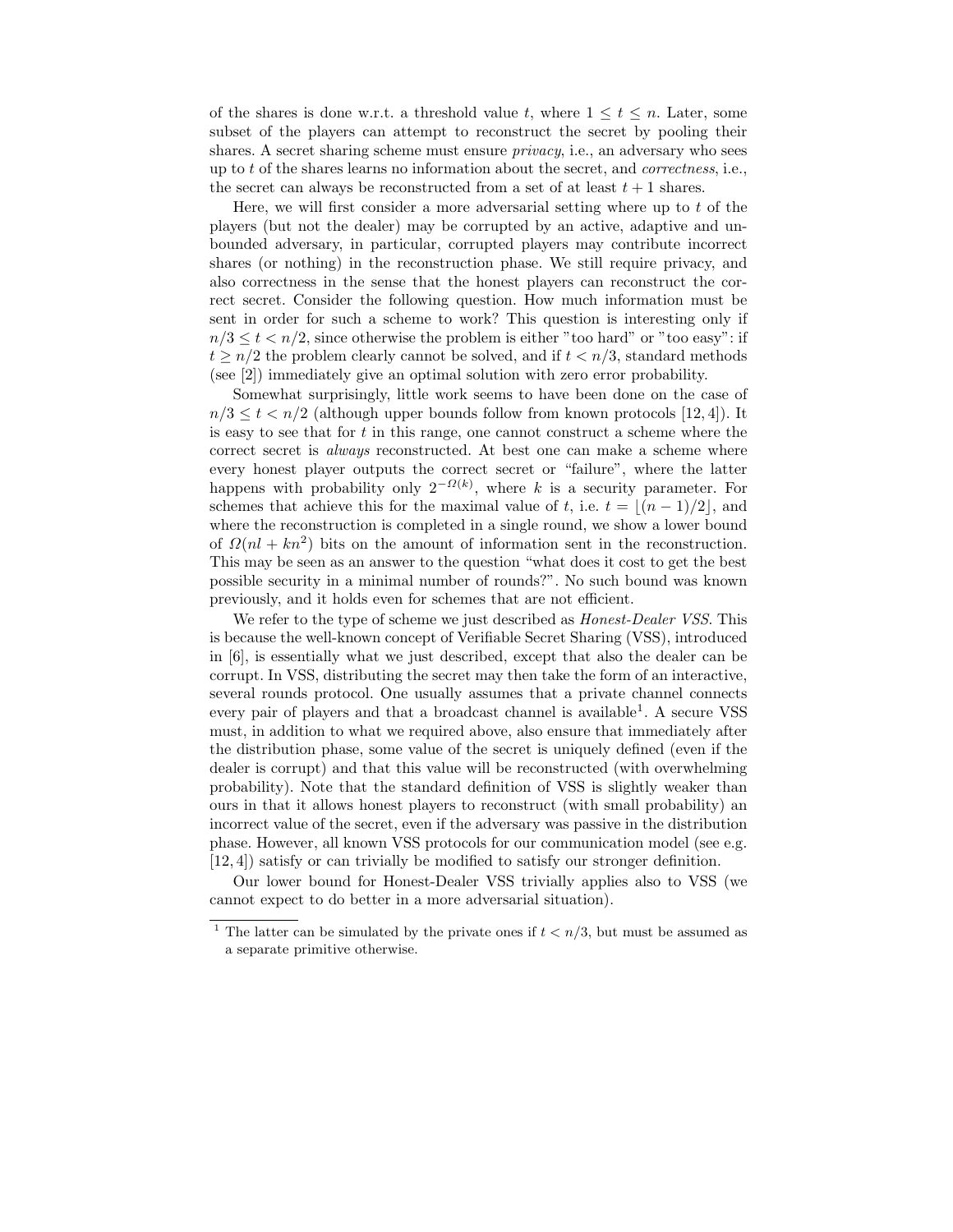For an honest dealer, we use known results on authentication codes to show that the lower bound is tight up to a constant factor (even if we count the total information sent). This scheme establishing the upper bound is computationally efficient and can - at least in principle - be turned into a VSS, since the honest dealer could always be replaced by a secure multi-party computation using generic methods (e.g. [12, 4]). This, however, is not a satisfactory solution: while reconstruction would be the same complexity as before, the distribution would become extremely inefficient in comparison. To close this gap, we present a new VSS protocol where the complexity of the distribution matches that of the previously best known VSS for our scenario [4], but where the reconstruction meets our lower bound. This beats previous VSS protocols by a factor of n.

We show an application of this to multi-party computation with pre-processing, introduced in [1], where the *n* players ultimately want to compute a function  $f$  on private inputs  $x_1, \ldots, x_n$ . In order to do this more efficiently than starting from scratch, the players are allowed to a pre-processing and store some information obtained in this phase before the function and the inputs become known. The computation phase of our protocol has communication complexity  $O(n^2k|C|)$ , where  $|C|$  is the size of the circuit to be computed. This improves the computation phase of earlier similar protocols by a factor of  $n$  without increasing the complexity of the pre-processing.

In the appendix, we sketch how our results for a dishonest minority generalize for almost all t in the range  $n/3 \le t < n/2$  and observe that already an arbitrarily small linear gap between t and  $n/2$  allows to reduce the communication complexity of the reconstruction by a factor of n. Using methods from [5], we also show how to generalize our schemes to provide security against any (non-threshold)  $Q^2$  adversary (see [9]), improving known results by a factor of at least  $n$ . Finally, we look at the case where the reconstruction is allowed to use more than one round of interaction and observe, using results from [7], that the amount of information sent by the honest dealer can be brought down to  $n(n+k)$ bits, at the expense of a significantly more inefficient reconstruction phase.

## 2 Communication Model

Throughout the paper, we consider the secure-channels model with broadcast [12], i.e. there is a set  $\mathcal{P} = \{P_1, \ldots, P_n\}$  of *n* players plus a so called *dealer* D, every two entities being connected by a secure, untappable channel, and there is a broadcast channel available. We assume an active adversary with unbounded computing power that can corrupt up to a certain number  $t$  out of the *n* players in  $P$  plus the dealer D. An adversary is *rushing*, if he can learn the messages sent by the honest players in each round before deciding on the messages for corrupted players in this round. Finally, the adversary can either be static or adaptive, the former meaning that he has to corrupt the players before the protocol execution and the latter that he can corrupt players at his will during the protocol execution, depending on what he has seen so far. Throughout the paper, we consider a *security parameter*  $k$ .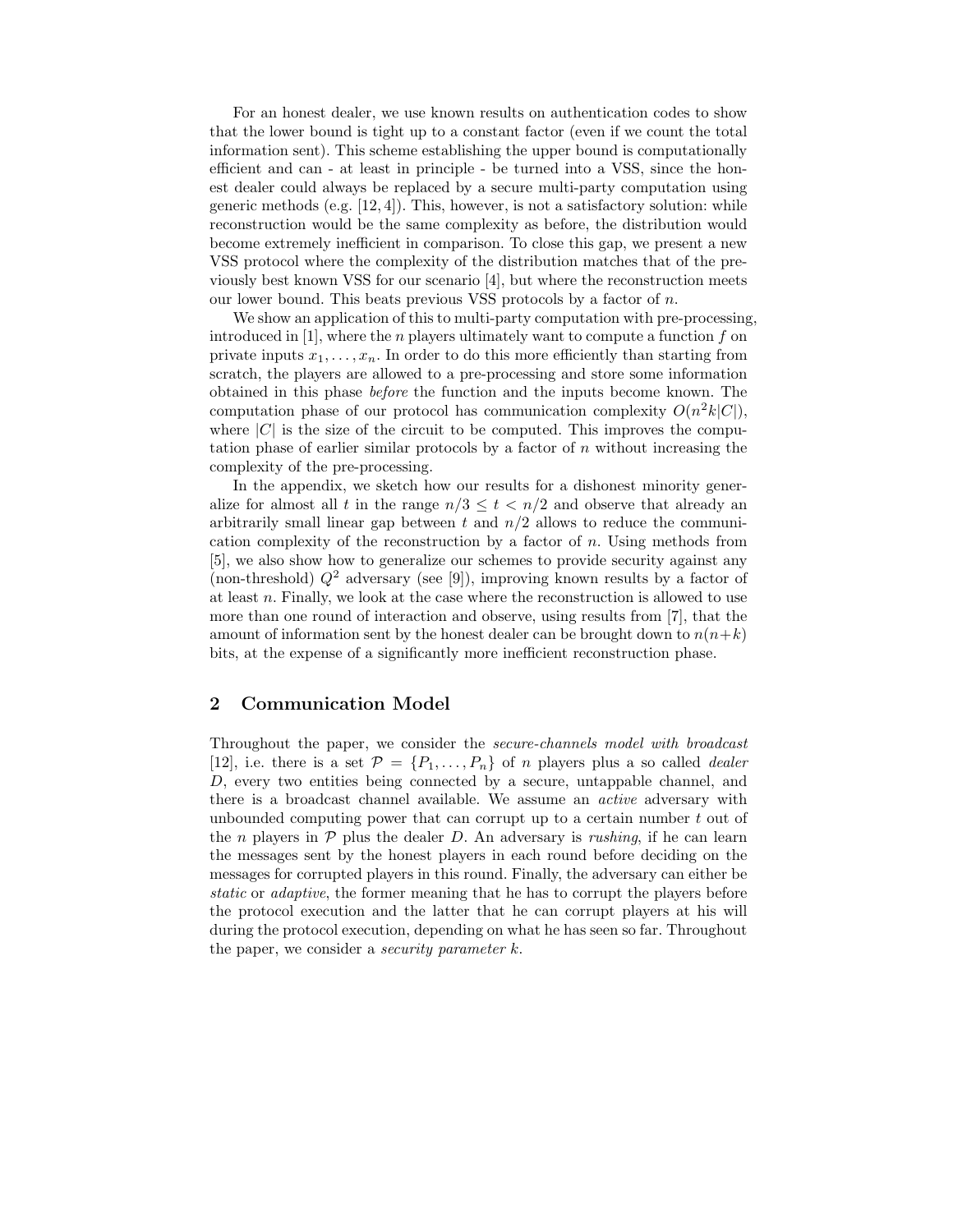## 3 Single-Round Honest-Dealer VSS

We first model the general communication pattern for VSS schemes where the dealer is guaranteed to be honest and whose reconstruction phase consists of a single round of communication. We will call such a scheme Single-Round Honest-Dealer VSS. Our main point of interest is the communication complexity of the reconstruction phase of such a scheme. Consider schemes of the following general form, and assume an active adversary who corrupts up to  $t$  of the  $n$  players  $P_i$ , but not the dealer (this is also known as *robust secret sharing*).

- Distribution Phase: The honest dealer generates shares  $s_i = (k_i, y_i), i = 1...n$ , according to a fixed and publicly known conditional probability distribution  $P_{S_1\cdots S_n|S}(\cdots|s)$ , where s is the secret. Privately he sends  $s_i$  to player  $P_i$ .
- Reconstruction Phase: Each player  $P_i$  is required to broadcast  $\tilde{y}_i$ , which is supposedly equal to  $y_i$ . Locally and by some fixed (possibly probabilistic) method, each player  $P_i$  decides on the secret s based on his private  $k_i$  and on the broadcast  $\tilde{y}_1, \ldots, \tilde{y}_n$ , i.e., either outputs a value  $\tilde{s}$ , hopefully equal to s, or outputs "failure".

It is not difficult to see that in fact we may always and without loss of generality assume our schemes of interest to be of this form (please refer to Appendix A).

For each of the at most t corrupted players  $P_j$ , the adversary can broadcast a manipulated  $\tilde{y}_j$ , which may depend arbitrarily on the private information  $s_j = (k_j, y_j)$  of those corrupted players, or broadcast nothing at all in some cases ("crash faults"). Note though that for at least  $n - t \tilde{y}_i$ 's it holds that  $\tilde{y}_i = y_i$ . If additionally the adversary is rushing, he can choose to "speak last" in the reconstruction phase. This means that in principle any corrupted shares may additionally depend on the information broadcast by the honest players, in particular they may depend on the secret s. By contrast, a non-rushing adversary is one who selects the corrupted shares before the start of the reconstruction phase. Note that security against non-rushing adversaries makes sense in a communication model enhanced with a "simultaneous broadcast channel", i.e., one by means of which all players broadcast their information at the same time.

We define our notion of security. Assume an active adversary that corrupts at most  $t$  of the  $n$  players but not the dealer. Additionally, the adversary can be static or adaptive, and rushing or non-rushing. A Single-Round Honest-Dealer VSS scheme is  $(t, n, 1 - \delta)$ -secure if the following holds.

- Privacy: As a result of the distribution phase, the adversary gains no information about the secret s distributed by the honest dealer.
- $(1 \delta)$ -Correctness: In the reconstruction phase, each uncorrupted player outputs either the correct secret s or "failure", where for every player the latter happens with probability at most  $\delta < 1$ , independent of s.

In the special case that the adversary introduces only crash-faults or remains passive, all honest players recover the correct secret s with probability 1.

As mentioned in the Introduction, we focus on the case of a dishonest minority, i.e.,  $t = |(n - 1)/2|$ , the maximal value of t for which  $(t, n, 1 - \delta)$ -security is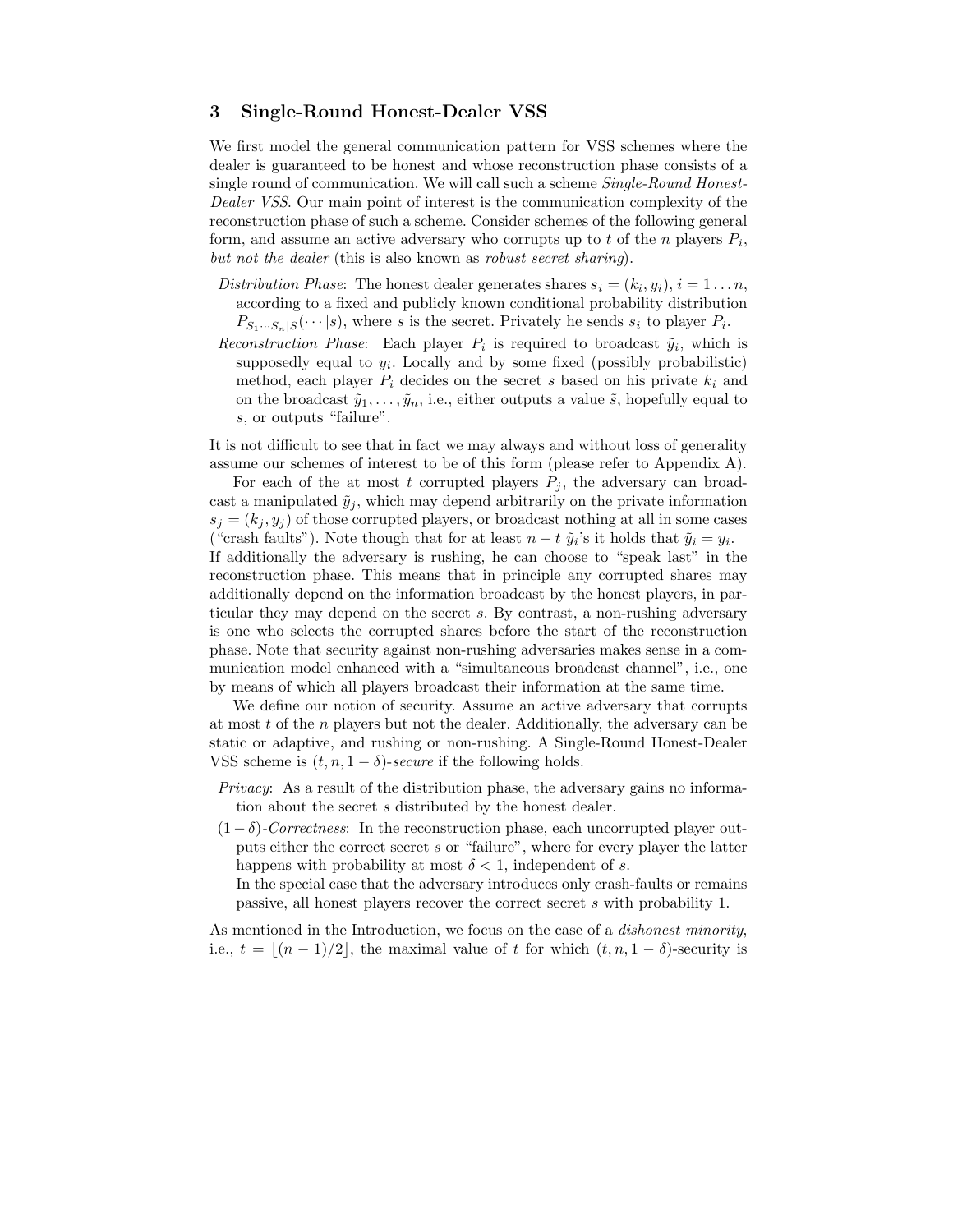achievable. For the corresponding results for a (nearly) arbitrary  $t$  in the range  $n/3 \le t \le n/2$ , we refer to Appendix C. Note that the case  $t \le n/3$  is completely understood: zero failure probability and optimally efficient communication can be achieved by a combination of Shamir's secret sharing scheme and standard efficient error correction techniques [2].

We stress that our definition of security captures the best one can achieve in this setting. Negligible error  $\delta^m$  is achieved by m parallel repetitions. More importantly, it only differs from perfect security in the sense that there is a (small) probability that some player does not reconstruct the secret and outputs "failure" instead. This is unavoidable in the presence of an arbitrary (not necessarily rushing) active adversary, as is easy to see (please refer to Appendix B). Furthermore, existing Honest-Dealer VSS schemes like [12] ("secret sharing when the dealer is a knight") fulfill our security definition without any changes in the required communication.

A seemingly stronger security definition would require agreement among the honest players in all cases, i.e., they all recover the correct secret or they all output "failure", where the latter would happen with probability at most  $\delta$ . However, this is impossible to achieve in a single round reconstruction phase with a *rushing adversary*, as we show in Appendix B.  $^2$ 

Note also that the reconstruction procedure in our definition is completely general in that it does not dictate how the correct secret is recovered by the honest players. The definition merely states that from all broadcast and from his private information, an honest player can reconstruct the secret. In particular, in our definition it need not be the case that an honest player, using his private information, "filters out" false shares and reconstructs the secret from the "good" ones, as it is the case for known schemes [12, 4] and the one we present later.

## 4 Lower Bound on Reconstruction Complexity

We prove the following lower bound. Note that the standard definitions of entropy, conditional entropy, mutual information and conditional mutual information are used throughout this section. We refer to [3] for an excellent introduction to information theory.

Theorem 1. For any family of Single-Round Honest-Dealer VSS schemes,  $(t, n, 1 - \delta)$ -secure against an active, rushing adversary, the following holds. If  $t = \lfloor (n-1)/2 \rfloor$  and  $\delta \in 2^{-\Omega(k)}$  for a security parameter k, then the total information broadcast in the reconstruction phase is lower bounded by  $\Omega(nH(S) + kn^2)$ .

Note that it is immaterial whether the adversary is adaptive or not.

In the following, we will call  $K_i$  the key and  $Y_i$  the *public share* of player  $P_i$ . Theorem 1 follows immediately from

<sup>&</sup>lt;sup>2</sup> In Appendix E, we argue that agreement is possible in the presence of a non-rushing adversary. Agreement can be achieved in all cases by adding one extra round of communication.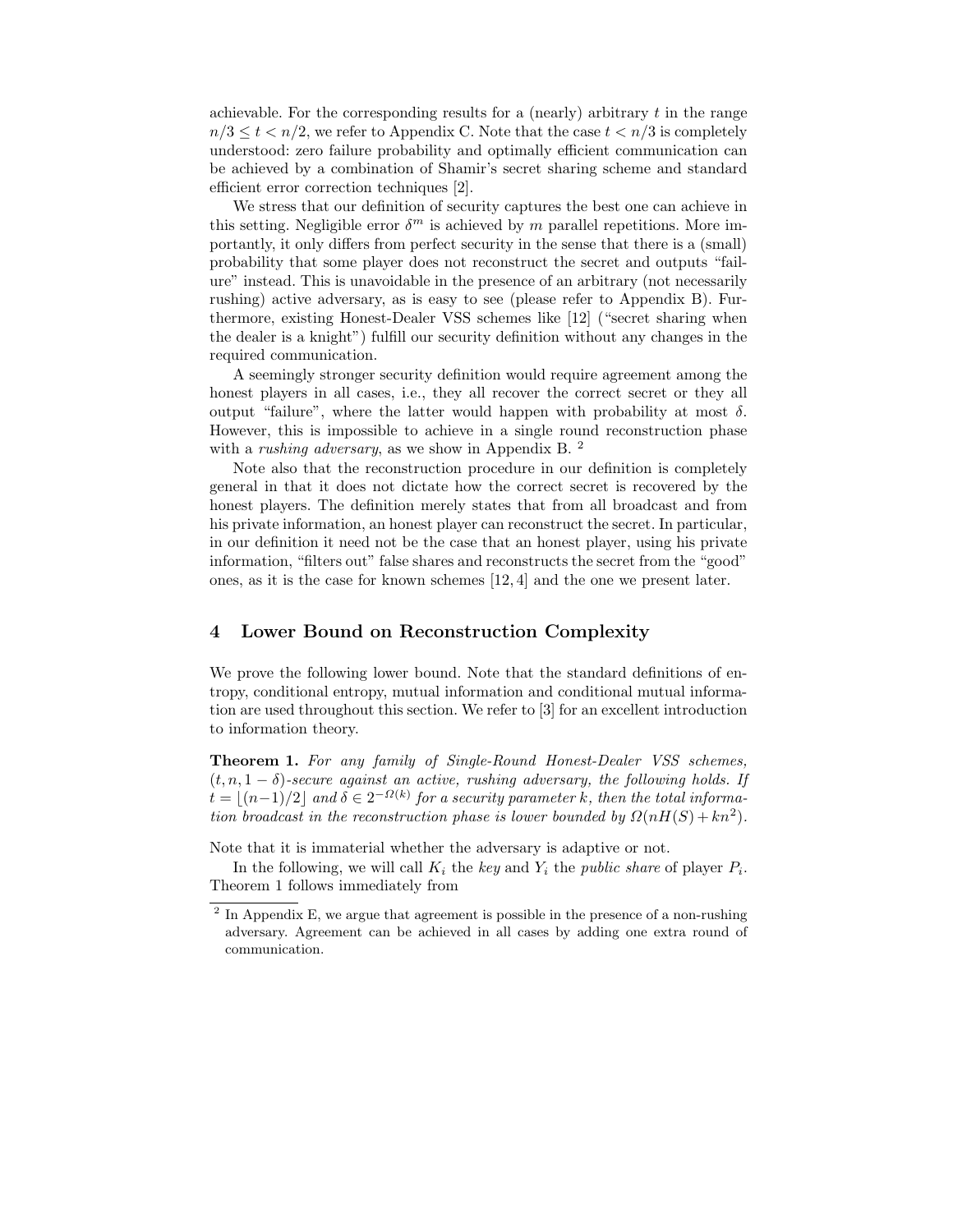**Proposition 1.** Let  $S_1 = (K_1, Y_1), \ldots, S_n = (K_n, Y_n)$  be distributed according to the Single-Round Honest-Dealer VSS scheme. Then, in case of an odd n, the size of any public share  $Y_i$  is lower bounded by

$$
H(Y_i) \in \Omega(H(S) + kn),
$$

while for an even n, it is the size  $H(Y_iY_j)$  of every pair  $Y_i \neq Y_j$  that is lower bounded by  $\Omega(H(S) + kn)$ .

We will only prove the case of an odd n, i.e.,  $n = 2t + 1$ ; the proof for an even  $n, i.e.$   $n = 2t + 2$ , goes accordingly. But before going into the proof, consider the following Lemma, which states a well known result from Authentication Theory, which can be found in various literature starting with [14] (for a very general treatment of Authentication Theory consult [11]).

**Lemma 1.** Let  $K$ ,  $M$ ,  $Y$  and  $Z$  be random variables (typically key, message, tag and public information of an authentication scheme) with joint distribution  $P_{KMYZ}$  such that M is independent of K and Z but uniquely defined by Y and Z. Then, knowing Z, one can compute  $\tilde{Y}$ , consistent with K and Z with probability

$$
p_I \geq 2^{-I(K;Y|Z)}.
$$

Also, knowing Z and Y, one can compute  $\tilde{\tilde{Y}}$ , consistent with K and Z and a  $\tilde{\tilde{M}} \neq M$  with probability

$$
p_S \ge 2^{-H(K|Z)}.
$$

In the context of Authentication Theory,  $\tilde{Y}$  describes an *impersonation* and  $\tilde{\tilde{Y}}$  a substitution attack, and  $p_I$  and  $p_S$  are the corresponding success probabilities.

In the proof of Proposition 1, we apply the following Corollary, which follows from the fact that a successful impersonation attack is also a successful substitution attack with probability at least  $1/2$ , assumed that M is uniformly distributed among a set of cardinality at least two.

**Corollary 1.** Let  $K$ ,  $M$ ,  $Y$  and  $Z$  be as above, except that  $M$  is required to be uniformly distributed among a non-trivial set. Then, knowing Z, one can compute  $\tilde{Y}$ , consistent with K and Z and a  $\tilde{M} \neq M$  with probability

$$
p_S \geq 2^{-I(K;Y|Z)-1} \, .
$$

*Proof of Proposition 1:* Since by the privacy of the scheme the public share  $Y_i$ is independent of S and hence  $H(Y_i)$  does not depend on the distribution of S, we can assume  $P<sub>S</sub>$  to be the uniform distribution. Furthermore, for symmetry reasons, we can focus on the public share of the player  $P_{t+1}$ .

Let  $i \in \{1, \ldots, t\}$  be arbitrary but fixed, and consider an adversary corrupting the first  $i - 1$  players  $P_1, \ldots, P_{i-1}$  as well the player  $P_{t+1}$ . One of the goals of the adversary could be to substitute  $P_{t+1}$ 's public share  $Y_{t+1}$  by a false share  $\tilde{Y}_{t+1}$  that is consistent with the public shares  $Y_1, \ldots, Y_t$  of the first t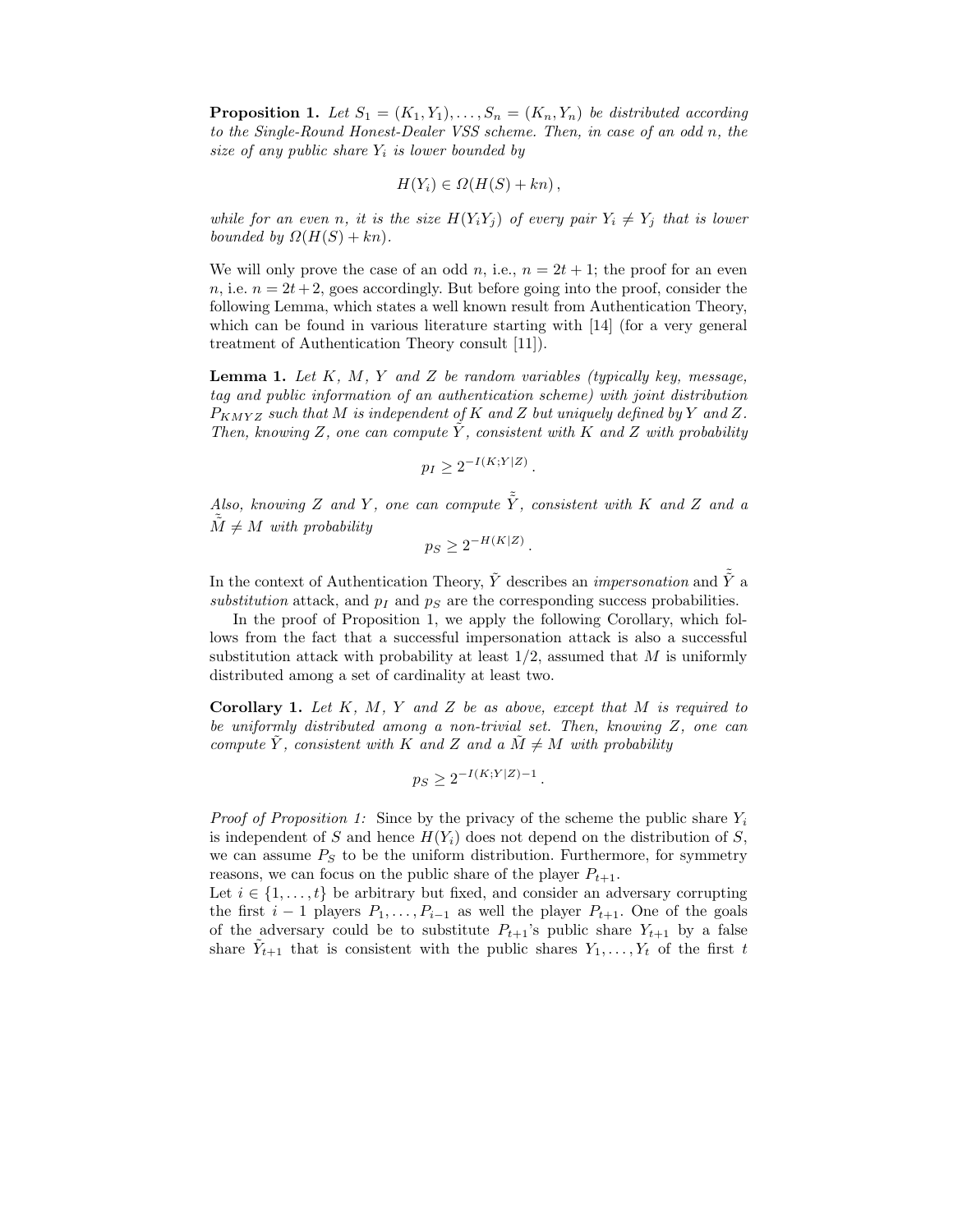players and player  $P_i$ 's key  $K_i$  (and maybe even the keys  $K_1, \ldots, K_{i-1}$ ), but that leads to an incorrect secret  $\hat{S} \neq S$ . Indeed, if the adversary succeeds in this attack, from player  $P_i$ 's point of view, the  $t+1$  public shares  $Y_1, \ldots, Y_t, \tilde{Y}_{t+1}$ could come from honest and the t shares  $Y_{t+2}, \ldots, Y_n$  from corrupted players. Hence,  $P_i$  clearly cannot compute the correct secret with certainty, and so outputs "failure". Therefore, the success probability of this attack is at most  $\delta \in 2^{-\Omega(k)}$ . On the other hand however, according to the above Corollary, applied to  $K = K_i$ ,  $M = S$ ,  $Y = Y_{t+1}$  and  $Z = (K_1, \ldots, K_{i-1}, Y_1, \ldots, Y_t)$ , the success probability is at least  $p_S \geq 2^{-I(K_i;Y_{t+1}|K_1\cdots K_{i-1}Y_1\cdots Y_t)-1}$ . Therefore, we have  $I(K_i; Y_{t+1}|K_1 \cdots K_{i-1} Y_1 \cdots Y_t) \in \Omega(k)$ . This holds for every  $i \in \{1, \ldots, t\}$ , and hence, using the chain rule for mutual information, we get

$$
I(K_1 \cdots K_t; Y_{t+1}|Y_1 \cdots Y_t) = \sum_{i=1}^t I(K_i; Y_{t+1}|Y_1 \cdots Y_t K_1 \cdots K_{i-1}) \in \Omega(kt)
$$

and therefore  $H(Y_{t+1}) \geq I(K_1 \cdots K_t; Y_{t+1} | Y_1 \cdots Y_t) \in \Omega(kt) = \Omega(kn)$ .

As  $S_1, \ldots, S_t$  gives no information about S, but  $S_1, \ldots, S_t, Y_{t+1}$  determines S, we also have  $H(Y_{t+1}) \ge H(S)$ , and hence  $H(Y_{t+1}) \in \Omega(H(S) + kn)$ .  $\Box$ 

In Appendix E we illustrate the power of rushing by giving an example of a concrete scheme secure against a non-rushing adversary, that beats the lower bound, and sketch a tight lower bound result. We also briefly discuss the minimal complexity of the distribution phase of schemes secure against a rushing adversary.

## 5 Tightness of the Lower Bound

We first describe a very natural, generic construction of a Single-Round Honest-Dealer VSS and then present a particular instantiation that meets the lower bound from the previous section. Rabin and Ben-Or [12] first considered a solution of this type. The scheme below differs from theirs only in the choice of the authentication code (which, however, will be relevant later on).

Let a  $(t + 1, n)$ -threshold secret-sharing scheme be given as well as an authentication scheme, e.g. based on a family of strongly universal hash functions  $\{h_{\kappa}\}_{{\kappa}\in\mathcal{K}}$  (see e.g. [15]). To share a secret s, the dealer D generates shares  $s_1, \ldots, s_n$  according to the secret sharing scheme, and, for each pair of players  $P_i, P_j$ , he selects a random authentication key  $\kappa_{ij} \in \mathcal{K}$  which will be sent to  $P_j$ who will later use it to verify a share contributed by  $P_i$ . Then D computes for each share  $s_i$  and for each  $P_j$  the authentication tag  $y_{ij} = h_{\kappa_{ij}}(s_i)$  that should be revealed by  $P_i$  at reconstruction time to convince  $P_j$  that  $P_i$ 's share  $s_i$  is valid. D then simply sends shares, tags and keys privately to the players who own them. To reconstruct, every player broadcasts his share together with the tags (or, alternatively, sends to every player his share and the corresponding tag), and verifies the authenticity of the received shares using his keys.

We use Shamir's secret sharing scheme [13] over a field F with  $|F| > n$ , and the well-known family of hash functions  $h_{(\alpha,\beta)}(X) = \alpha X + \beta$  defined over F. The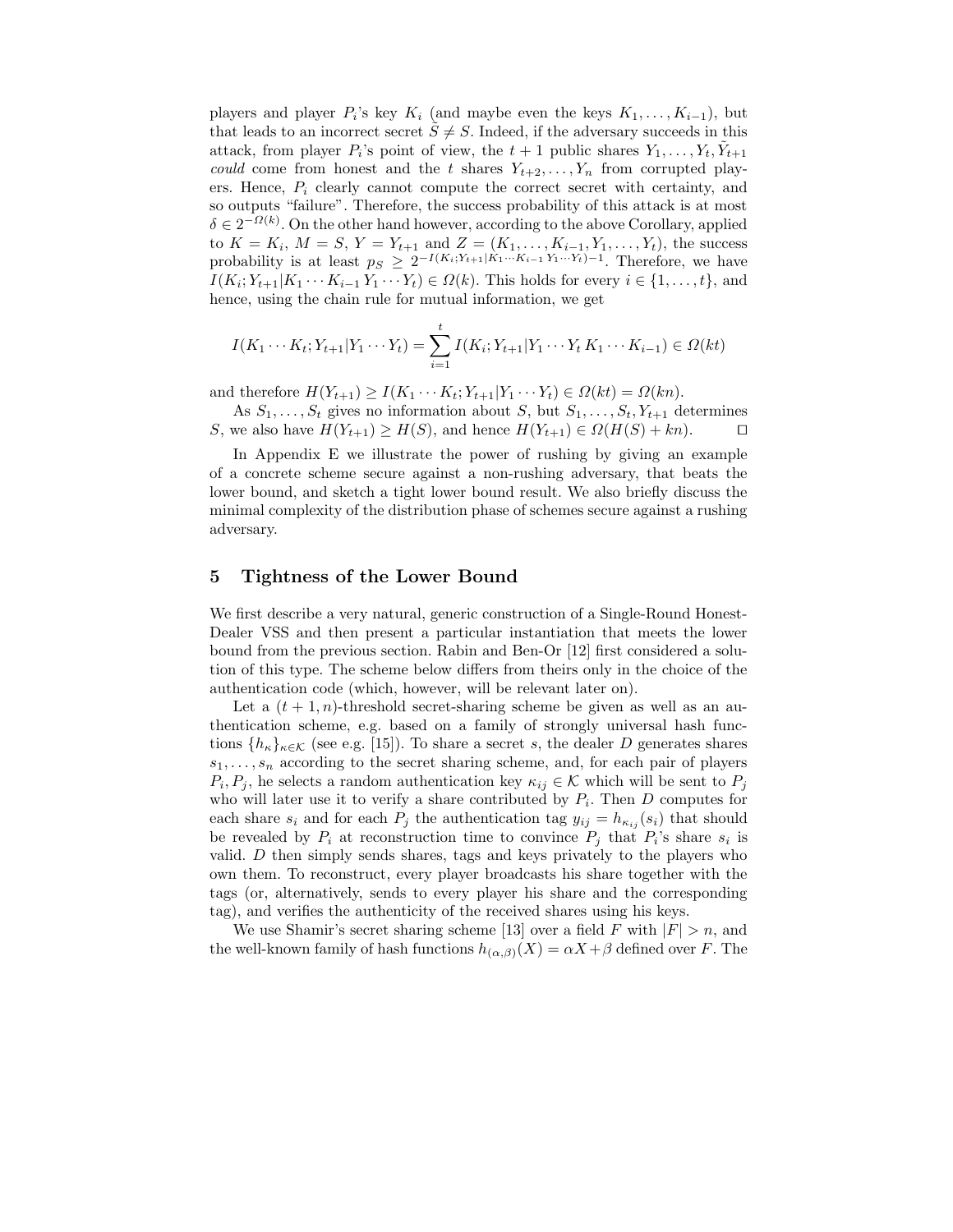success probability of a substitution attack of the corresponding authentication scheme is  $1/|F|$ . It follows that the probability of player  $P_i$  accepting a false share from another player is  $1/|F|$ , and hence the probability of player  $P_i$  not reconstructing the correct secret is at most  $t/|F|$ . By comparing all the accepted shares with the reconstructed sharing polynomial and outputting "failure" in case of inconsistencies, he makes sure not to output an incorrect secret. Hence, choosing F such that  $|F|$  is in  $2^{\Theta(k)}$  (assuming n to be at most polynomial in k), we have the following upper bound, already achieved in [12].

**Theorem 2.** For  $t = |(n - 1)/2|$ , there exists a Single-Round Honest-Dealer VSS scheme,  $(t, n, 1-2^{-\Omega(k)})$ -secure against an adaptive and rushing adversary, with a total communication complexity of  $O(kn^2)$  bits.

A remark concerning the authentication code. The choice of the code is not completely arbitrary, since it is important for our later purposes that computation of tags has low arithmetic complexity (here one multiplication and one addition over F) and that the tags are *linear* if  $\alpha$  is fixed, as shown in Section 7.1.

## 6 Upper Bound in the Presence of a Corrupted Dealer

In this section, we present a VSS scheme with a one-round reconstruction, where the complexity of the distribution phase matches that of the previous best known VSS for our scenario [4], but where the reconstruction phase meets our lower bound up to a constant factor. This is at least a factor of  $n$  better than previous VSS protocols.

#### 6.1 Definition

Since now the dealer might be corrupt as well and so the distribution of the secret takes the form of an interactive protocol, the adversary can not only intrude faults in the reconstruction, but also in the distribution. Therefore, our definition operates with two error probabilities, which for a concrete scheme do not have to be equal: first the probability that the distribution fails to work as supposed, and second the probability that the reconstruction fails, even though the distribution succeeded.

Assume an active adversary that corrupts at most  $t$  of the  $n$  players plus the dealer (respectively, including the dealer, in case he is one of the players). Additionally, the adversary can be static or adaptive, and rushing or non-rushing. Consider a scheme with an arbitrary distribution phase resulting in every player  $P_i$  holding a key  $k_i$  and a public share  $y_i$  and with a one-round reconstruction phase as in the honest dealer case. We call such a scheme  $(t, n, 1-\beta, 1-\delta)$ -secure if, except with probability  $\beta$  (taken over the coin flips during the distribution), the following holds.

Privacy: As long as the dealer remains honest, the adversary gains no information about the shared secret s as a result of the distribution phase.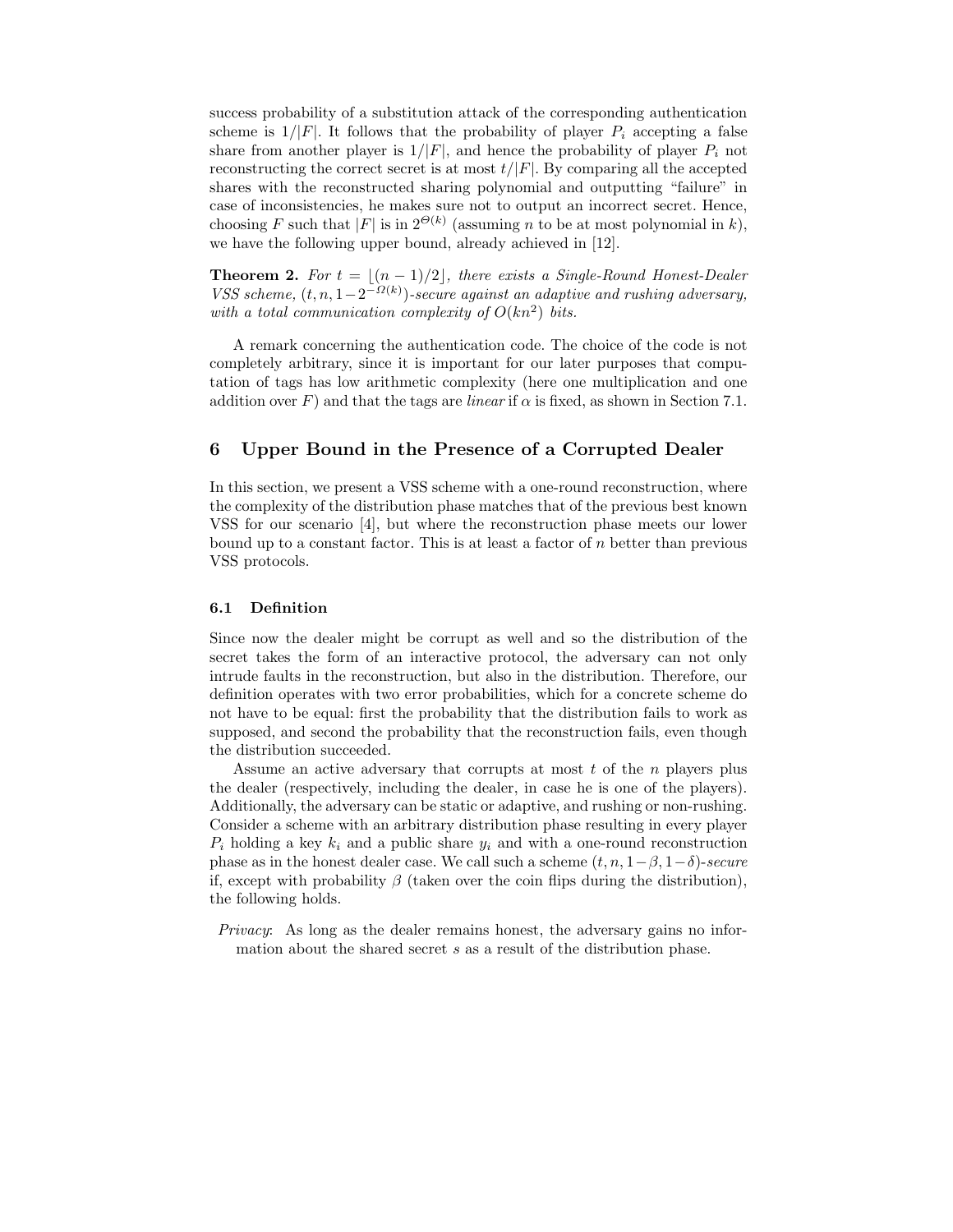$(1 - \delta)$ -Correctness: Once all currently uncorrupted players complete the distribution phase, there exists a fixed value  $s'$  such that in the reconstruction phase each uncorrupted player outputs either  $s'$  or "failure", where for every player the latter happens with probability at most  $\delta < 1$ , independent of s'. If the dealer remains uncorrupted during the distribution, then  $s' = s$ . In the special case that the adversary introduces only crash-faults or remains passive, all honest players recover  $s'$  with probability 1.

Again, existing VSS schemes essentially fulfill our stronger definition, in particular the most efficient solution known, [4], fulfills it without any changes in the required communication, while the [12] protocol requires some straightforward modifications.

#### 6.2 Towards VSS with Optimized Reconstruction

The security of the scheme from the last section evidently completely breaks down in case the dealer is corrupted. In the distribution phase, he could hand out inconsistent shares and inconsistent authentication tags, and, in the reconstruction phase, since he knows all the keys, he could compute correct tags for false shares. This would allow him to disrupt the reconstruction and even to actually cause different secrets to be reconstructed (see the analysis in [4] of WSS from [12]). To remedy this, we have to ensure that the players that remain honest receive consistent shares, and that they accept each others shares at reconstruction, while rejecting false shares. Of course, as mentioned in the introduction, this could in principal be achieved by replacing the dealer of the Honest-Dealer VSS by a general MPC. This, however, would result in a rather inefficient distribution phase. Also the following approach seems to be no satisfactory solution because of the same reason. We force the dealer to distribute consistent shares  $s_1, \ldots, s_n$  by doing a "two-dimensional sharing" as in [2] or [4] and then every tag  $y_{ij}$  for a share  $s_i$  is computed in a multi-party fashion, such that it is guaranteed to be correct and the corresponding key is only known to the verifier  $P_i$ . Again, doing general MPC would result in a rather inefficient distribution phase; however, the following points provide some intuition as to why the full generality of MPC protocols is not needed, and instead we can do a specialized MPC.

- 1. A "two-dimensional sharing" from [2] or [4] not only ensures that the uncorrupted players hold consistent shares, but also that every share  $s_i$  is again correctly shared. Hence, one input to the MPC,  $s_i$ , is already correctly shared.
- 2. We only have to guarantee that a tag is computed correctly, if the player who will later verify it is honest at distribution time. At reconstruction, a corrupted player can always claim a tag to be invalid, even if it were good. For this reason, full VSS of the authentication key will not be necessary.
- 3. The function to be computed uses only one multiplication and one addition. This will allow us to do the distributed multiplication locally, i.e. no resharing as in [8] will be needed.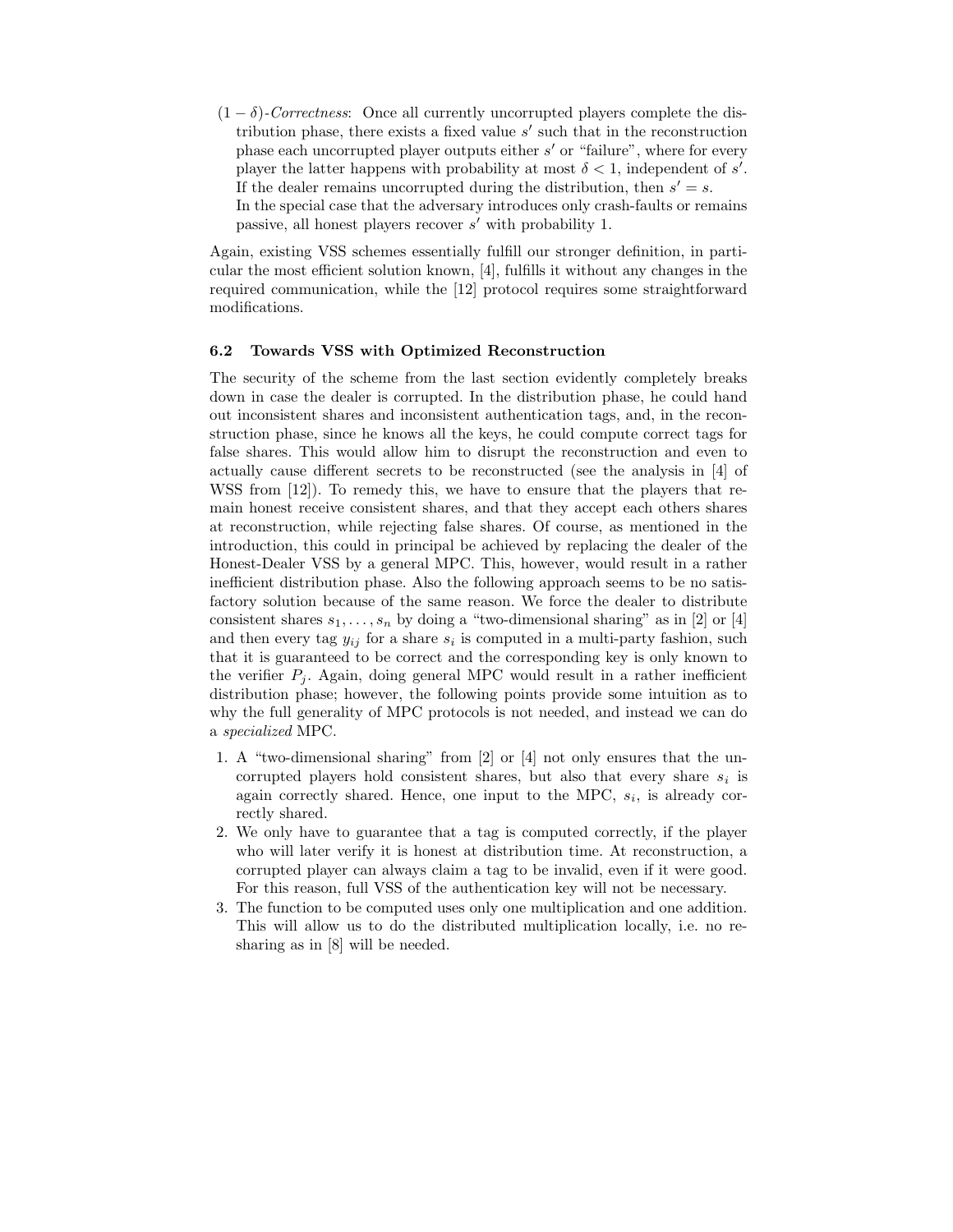#### 6.3 The CDDHR VSS Sharing Protocol

To describe the sharing protocol from [4], we start by reviewing the concept of Information Checking (IC), introduced in [12]. In essence, an IC scheme provides unconditionally secure "signatures" with limited transferability. More concretely, it allows a *sender*  $S$  to provide a *transmitter*  $T$  (also called *intermediary*) with a message m and a "signature"  $\sigma$ , such that T can later pass  $(m, \sigma)$  on to a recipient R, claiming that m originates with S. The signature  $\sigma$  enables R to verify this. We use the notation  $\sigma_m(S,T;R)$  to refer to such a signature. Although in reality the "signing" procedure is an interactive protocol involving all three players and using a broadcast channel, we abuse language slightly and simply say that S "sends the signature  $\sigma_m(S,T;R)$  to T". IC must fulfill the following requirements, except with some small error probability. If  $T$  and  $R$ are uncorrupted, then R indeed accepts T's message  $m$  (consistency). If, on the other hand, S and R are uncorrupted, then R rejects any message  $m' \neq m$ (correctness). Finally, if  $S$  and  $T$  are uncorrupted, then  $R$  gets no information on m before T passes  $(m, \sigma)$  on to him (secrecy). It is easy to extend this concept and the corresponding protocols to multiple recipients, say  $R_1, \ldots, R_n$ , by simply executing the single recipient protocol for each possible recipient. We then use the notation  $\sigma_m(S,T) = (\sigma_m(S,T;R_1), \ldots, \sigma_m(S,T;R_n)).$  For a formal definition and technical details, please refer to [12, 4].

Please recall that the IC-signatures from  $[4]$  over a field F have the following linearity properties. If T holds two signatures  $\sigma_m(S, T; R)$  and  $\sigma_{m'}(S, T; R)$  and if  $\lambda$  is known to R and T, then T can compute a signature  $\sigma_{m+m'}(S,T;R)$ for  $m + m'$  and a signature  $\sigma_{\lambda m}(S, T; R)$  for  $\lambda m$ . This holds analogously in the multi-recipient case. As to efficiency, generating a signature  $\sigma_m(S,T;R)$ costs  $O(\log |F|)$  bits of communication, generating a signature  $\sigma_m(S,T)$  with n recipients costs  $O(n \log |F|)$  bits of communication. Furthermore, the secrecy condition holds perfectly while correctness and consistency hold with probability  $1 - 2^{-\log |F|}$  for a single-recipient and  $1 - 2^{-\log |F| + \log(n)}$  for a multi-recipient signature.

We present the VSS sharing protocol from [4], which we will call Pre Share, in a slightly modified version. Namely, for ease of exposition, we use a symmetrical polynomial and we omit the signatures made by the dealer (since these are needed only to catch a corrupted dealer early on).

#### Protocol Pre Share

- 1. To share a secret  $s \in F$ , the dealer chooses a random symmetrical bivariate polynomial f of degree at most  $t$  in both variables with  $s$  as constant coefficient, i.e.  $f(0, 0) = s$ .
- 2. To every player  $P_i$ , the dealer privately sends the *actual share*  $s_i = f(i, 0)$ and the sharing  $s_{i1} = f(i, 1), \ldots, s_{in} = f(i, n)$  of  $s_i$ .<sup>3</sup>

<sup>&</sup>lt;sup>3</sup> In the descriptions of all the protocols, whenever a player expects to receive a message from another player, but no message arrives or it is not in the right format, he takes some fixed default value as received message.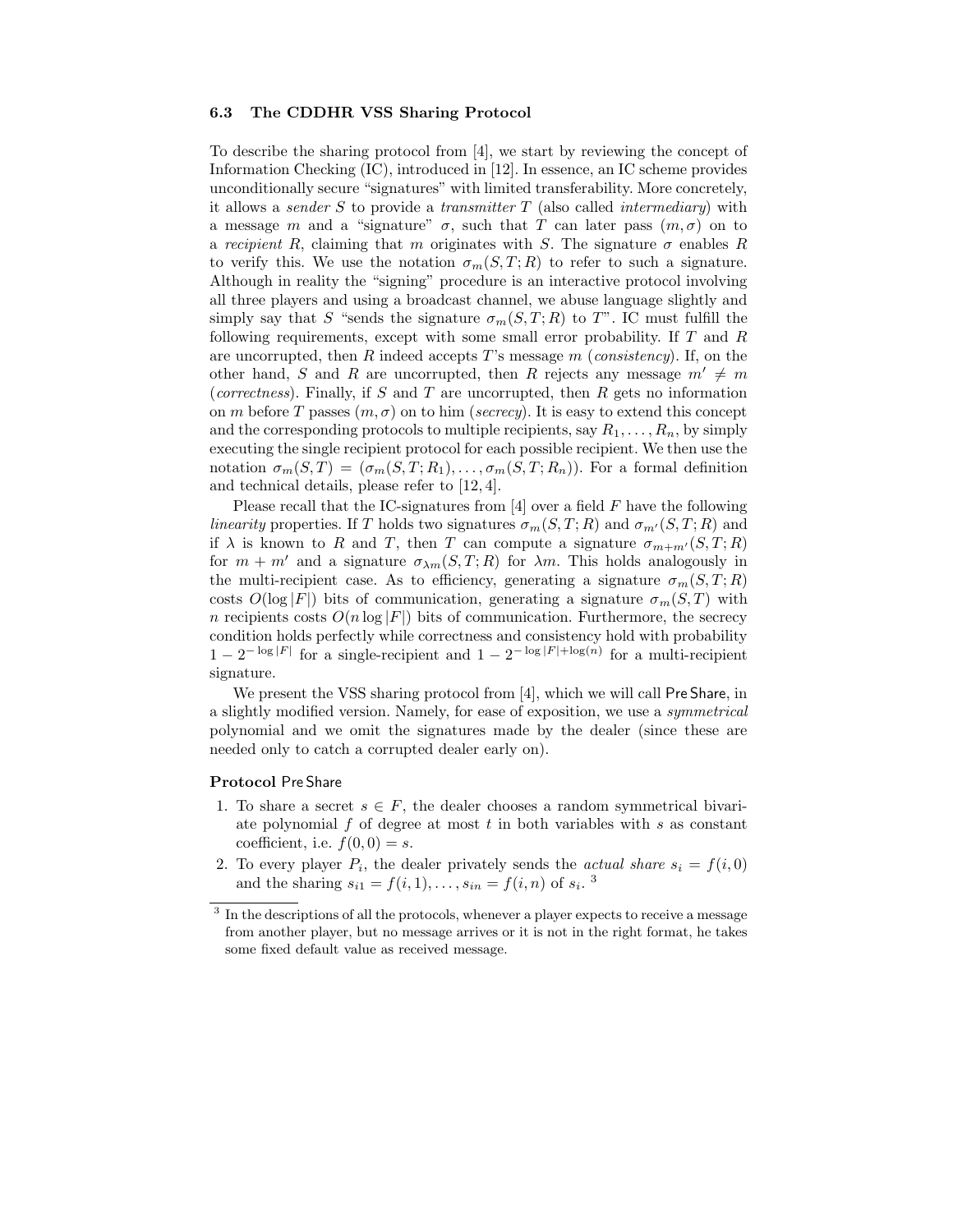- 3. For every two players  $P_i$  and  $P_j$ , the following is done.  $P_i$  sends  $s_{ij}$  together with a signature  $\sigma_{s_{ij}}(P_i, P_j) = (\sigma_{s_{ij}}(P_i, P_j; P_1), \ldots, \sigma_{s_{ij}}(P_i, P_j; P_n))$  to  $P_j$ . If  $s_{ij} \neq s_{ji}$ , then  $P_j$  broadcasts a complaint, to which the dealer has to answer by broadcasting  $s_{ji}$ . If this value does not coincide with  $P_j$ 's  $s_{ji}$ , then  $P_j$  accuses the dealer publicly who then has to broadcast  $P_j$ 's share  $s_j$ and subshares  $s_{j1}, \ldots, s_{jn}$ .<sup>4</sup>
- 4. If at some point, the broadcast information is inconsistent, the players take some publicly known default sharing.

This protocol stands as a VSS sharing protocol on its own (but with "expensive" reconstruction, as argued earlier). The proof of this fact is based on the following observations. Please refer to [4] or the appendix.

**Proposition 2.** After the execution of Pre Share, every honest  $P_i$  holds a share  $s_i$  and signed sub-shares  $s_{i1} \ldots s_{in}$  such that

- 1. If the dealer remains honest, then the adversary has no information about the secret s.
- 2. The sub-shares  $s_{i1} \ldots s_{in}$  of any honest player  $P_i$  are a correct sharing of  $s_i$ , and  $s_{ij} = s_{ji}$  holds for all  $P_i$  and  $P_j$  who remain honest.
- 3. The shares  $s_i$  of the honest players are correct shares of a unique value  $s'$ , which is the secret s if the dealer remains honest.
- 4. For any (honest or dishonest) player  $P_j$ , the sub-shares  $s_{ij}$  of the honest players  $P_i$  are correct shares of  $P_j$ 's share  $s_j$ , which is well defined by the shares  $s_i$  of the honest players.

The communication complexity of this Pre Share protocol is  $O(n^3 \log |F|)$  bits, the dealer essentially distributes  $n^2$  sub-shares and each of these sub-shares is signed, where signing costs  $O(n \log |F|)$  bits of communication per signature.

#### 6.4 Computing Tags by a Specialized MPC

Consider now a fixed player  $P_i$  after the execution of Pre Share, holding his share  $s_i$  and the corresponding sub-shares  $s_{i1}, \ldots, s_{in}$  with signatures  $\sigma_{s_{i1}}(P_1, P_i), \ldots,$  $\sigma_{s_{in}}(P_n, P_i)$ . We now want to compute authentication tags  $y_{ij} = \alpha_{ij} \cdot s_i + \beta_{ij}$  for  $s_i$  as they are computed by the dealer in the Honest-Dealer VSS protocol, but without letting the dealer know the keys,  $(\alpha_{ij}, \beta_{ij})$  should only be known to  $P_i$ .

At the heart, there is the following problem. A player P wants to compute the tag  $y = \alpha \cdot m + \beta$  for his secret message m with respect to a player V's secret key  $\alpha$ ,  $\beta$ . As already mentioned earlier, this will be done by a *specialised* MPC.

We assume that P's message m is already correctly shared by shares  $m_1, \ldots,$  $m_n$  and that P holds signatures  $\sigma_{m_1}(P_1, P; V), \ldots, \sigma_{m_n}(P_n, P; V)$ , verifiable by V. If the protocol Pre Share from the previous section has been executed, and if P's message m stands for  $P_i$ 's share  $s_i$ , then this is fulfilled with  $m_k = s_{ik}$  and  $\sigma_{m_k}(P_k, P; V) = \sigma_{s_{ik}}(P_k, P_i; P_j).$ 

<sup>&</sup>lt;sup>4</sup> Of course, broadcast values do not have to be signed anymore; however, for simpler notation, we assume that also broadcast sub-shares  $s_{ij}$  are signed by  $\sigma_{s_{ij}}(P_i, P_j)$ .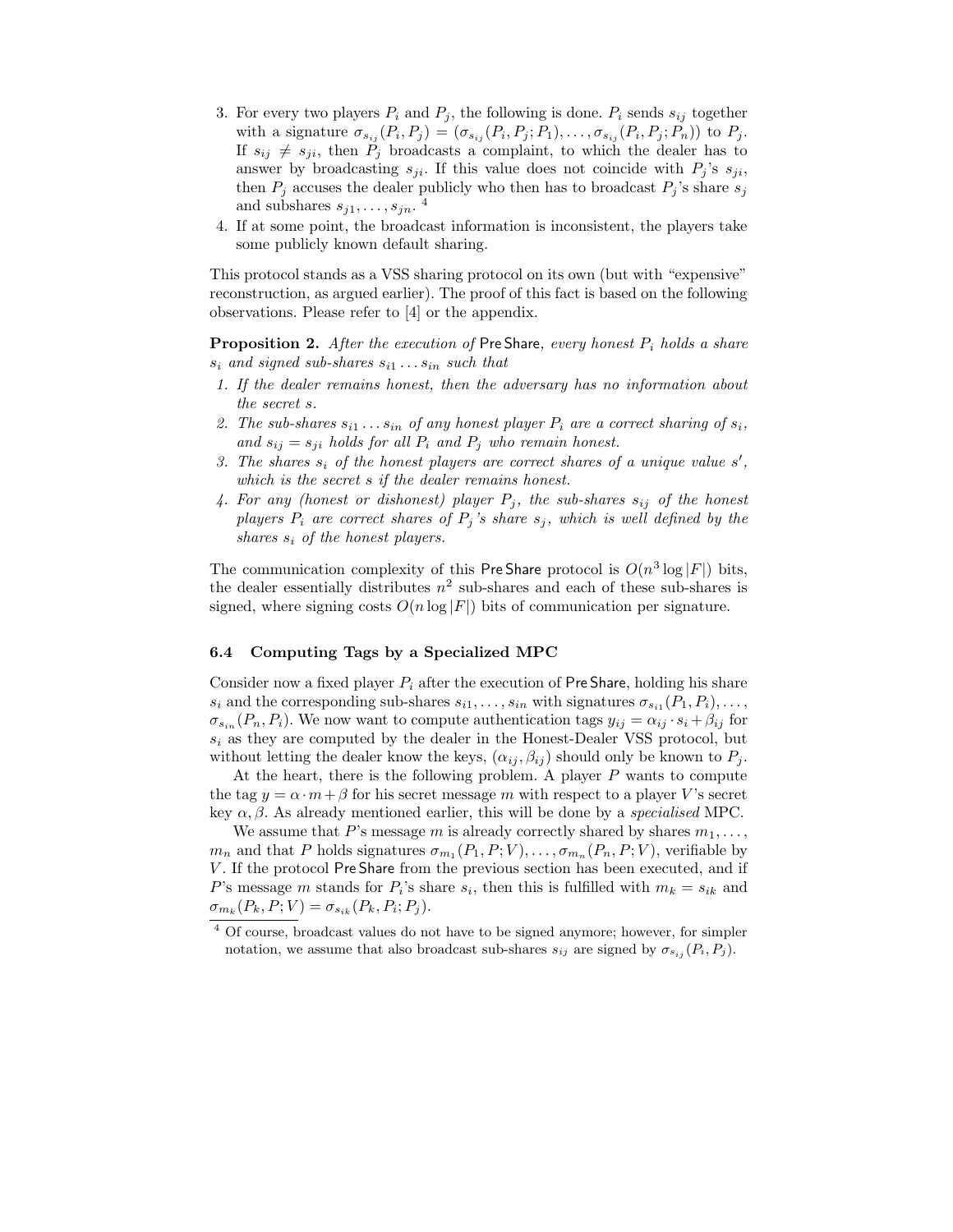#### Protocol MPAuth

- 1. *V* chooses a random polynomial  $f_\alpha$  of degree at most t with  $f_\alpha(0) = \alpha$  and a random polynomial  $f_\beta$  of degree at most 2t with  $f_\beta(0) = \beta$ . For every player  $P_k$ , V sends the shares  $\alpha_k = f_\alpha(k)$  and  $\beta_k = f_\beta(k)$  to  $P_k$  together with signatures  $\sigma_{\alpha_k}(V, P_k; P)$  and  $\sigma_{\beta_k}(V, P_k; P)$ , verifiable by P.
- 2. Every player  $P_k$ , having received the shares  $\alpha_k$  and  $\beta_k$  with the corresponding signatures and holding the share  $m_k$  of m, computes  $y_k = \alpha_k \cdot m_k + \beta_k$  and, using the linearity property of the signatures, the corresponding signature  $\sigma_{y_k}(V, P_k; P)^{-5}$  and passes  $y_k$  and  $\sigma_{y_k}(V, P_k; P)$  on to P, who verifies the signature (see point 3. in Section 6.2).
- 3. If P receives all the  $y_k$  and all the signatures are good, then he can reconstruct y by interpolation, i.e. by computing a polynomial  $f_y$  of degree at most 2t with  $f_y(k) = y_k$  for all  $P_k$  and computing  $y = f_y(0)$ .

If some signature  $\sigma_{y_k}(V, P_k; P)$  is not correct, then before computing y as above, P passes  $m_k$  and  $\sigma_{m_k}(P_k, P; V)$  on to V, who verifies the signature and in case of a good signature returns  $y_k = \alpha_k \cdot m_k + \beta_k$  to P (see point 2. in Section 6.2 for the case V refuses).

Proposition 3. Under the assumptions stated before the protocol, the following holds except with probability  $2^{-\log |F| + O(\log n)}$ .

- 1. If P and V remain honest during the execution, then  $y = \alpha \cdot m + \beta$ .
- 2. If P remains honest, then the adversary learns nothing about m.
- 3. If V remains honest, then the adversary learns nothing about  $\alpha$ .

Hence, the tag  $y$  can be thought of being computed by some honest player.

Proof. We will prove 1., 2. and 3. under the assumption that the security properties of the signatures hold without error probability; this proves the claim.

- 1. Let  $f_m$  be the polynomial of degree at most t with  $f_m(k) = m_k$  and hence  $f_m(0) = m$ . The *n* shares  $y_k = \alpha_k \cdot m_k + \beta_k$  define a unique polynomial  $f_y$ of degree at most 2t with  $f_y(k) = y_k$  and  $f_y(0) = y = \alpha \cdot m + \beta$ , namely  $f_y = f_\alpha \cdot f_m + f_\beta$ . So, if all n players  $P_k$  behave and send  $y_k$  with the correct signature to P, then P can compute  $f_y$  and hence y. If on the other hand some corrupted player  $P_k$  misbehaves and sends an incorrect  $y_k$  to P (or an incorrect signature or nothing at all), then  $P$  recognizes this and gets the correct  $y_k$  from V. Hence, even in this case P gets all the correct  $y_k$  and can therefore reconstruct y.
- 2. We assume wlog that V is corrupted. If all the corrupted players  $P_k$  follow the protocol, then the adversary definitely gets no information at all. If some corrupted player  $P_k$  misbehaves (e.g. by sending a bad  $y_k$ ), then the adversary only learns  $m_k$ , which he already knows.
- 3. We assume that  $P$  is corrupted. Note that the adversary does not learn anything new by asking V for a  $y_k$  in step 3., since the correct value  $m_k$  must be sent to  $V$  (otherwise  $V$  would not accept the signature and return nothing).

<sup>&</sup>lt;sup>5</sup> Note that  $m_k$  is known to both  $P_k$  and P.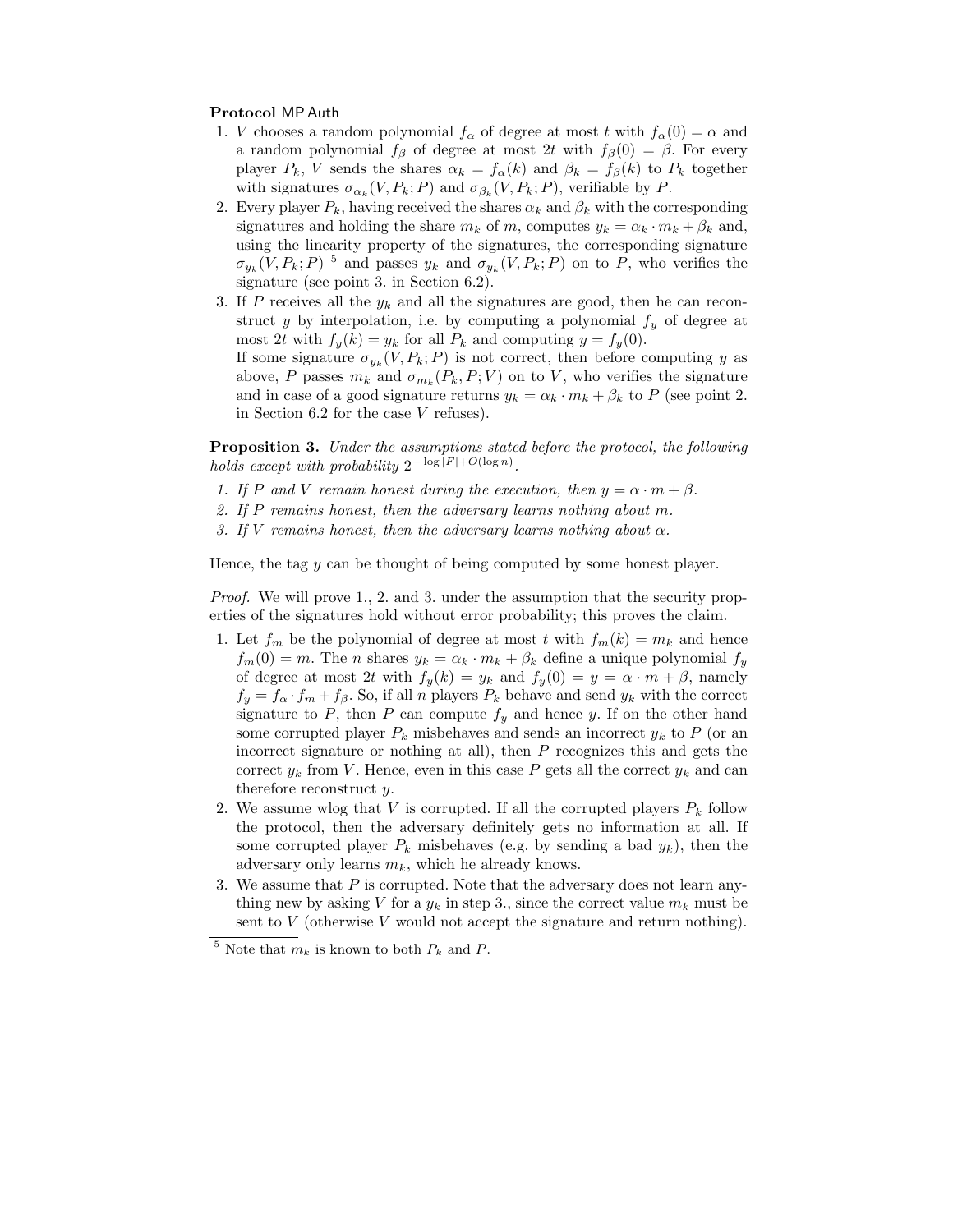We have to show that the adversary's view of this protocol gives no information about  $\alpha$ . The adversary's view, excluding the signatures, consists of m,  $m_1, \ldots, m_n$ ,  $y_1, \ldots, y_n$  and  $\alpha_k$  and  $\beta_k$  for  $P_k \in A$ , where A is the set of corrupted players, with  $y_k = \alpha_k \cdot m_k + \beta_k$ . Consider the polynomial  $d_{\alpha}(X) = \prod_{P_k \in A} (k-X)/k$  of degree t and the polynomial  $d_{\beta} = -d_{\alpha} \cdot f_m$  of degree at most 2t. Note that  $d_{\alpha}(0) = 1$  and  $d_{\beta}(0) = -m$  and  $d_{\alpha}(k) = 0 = d_{\beta}(k)$ for all  $P_k$  in A. This implies that if  $f_\alpha$  and  $f_\beta$  are the sharing polynomials for  $\alpha$  and  $\beta$ , then for any  $\alpha', \beta'$  with  $\alpha' \cdot m + \beta' = y$ , the polynomials  $f_{\alpha'} = f_{\alpha} + (\alpha' - \alpha)d_{\alpha}$  and  $f_{\beta'} = f_{\beta} + (\alpha' - \alpha)d_{\beta}$  are sharing polynomials for  $\alpha'$  and  $\beta'$ , consistent with the adversary's view. Note that  $f_{\beta}(0) = \beta - (\alpha' - \alpha)m = y - \alpha' \cdot m = \beta'.$  Since  $f_{\alpha}$  and  $f_{\beta}$  are randomly chosen with  $f_\alpha(0) = \alpha$  and  $f_\beta(0) = \beta$ , the adversary's view of the protocol, excluded the signatures, is independent of  $\alpha$ . This together with the secrecy property of the signatures proves the claim.  $\square$ 

The communication complexity of one execution of MP Auth is  $O(n \log |F|)$  bits. Namely, V essentially shares  $\alpha$  and  $\beta$ . Note that the signatures involved are signatures verifiable by one player, hence they only cost  $O(\log |F|)$  bits of communication.

#### 6.5 The VSS Protocol

The VSS sharing protocol that meets the lower bound of Theorem 1 now works as follows. First, Pre Share is applied to the secret and then, by applying MPAuth to the shares, the sub-shares and signatures are stripped off and replaced by tags for the actual shares:

#### Protocol Share

- 1. The above protocol Pre Share is executed on the secret s. As a result, every player  $P_i$  holds a share  $s_i$ , sub-shares  $s_{i1}, \ldots, s_{in}$  and signatures  $\sigma_{s_{i1}}(P_1, P_i)$ ,  $\ldots, \sigma_{s_{in}}(P_n, P_i).$
- 2. For every player  $P_i$ , tags  $y_{i1}, \ldots, y_{in}$  for  $s_i$  are computed by executing MP Auth with every player  $P_i$  on the message  $s_i$  and  $P_i$ 's randomly chosen key  $(\alpha_{ij}, \beta_{ij}).$

Note that all the sub-shares  $s_{ij}$  and signatures  $\sigma_{s_{ij}}(P_i, P_i)$  are only temporarily used and can be deleted at the end of the protocol. For the reconstruction, as in the honest-dealer case, only the shares, the tags and the keys are needed.

**Theorem 3.** For  $t = \lfloor (n-1)/2 \rfloor$ , there exists a Verifiable Secret Sharing scheme,  $(t, n, 1 - 2^{-\Omega(k)}, 1 - 2^{-\Omega(k)})$ -secure against an adaptive and rushing adversary, with a sharing complexity of  $O(kn^3)$  and a single-round reconstruction of complexity  $O(kn^2)$ .

*Proof sketch*: We can take the above scheme over a field F with  $|F| \in 2^{\Theta(k)}$ . Secrecy and correctness follow from Propositions 2 and 3. The communication complexity of the Pre Share protocol is  $O(kn^3)$ , of the MP Auth protocol it is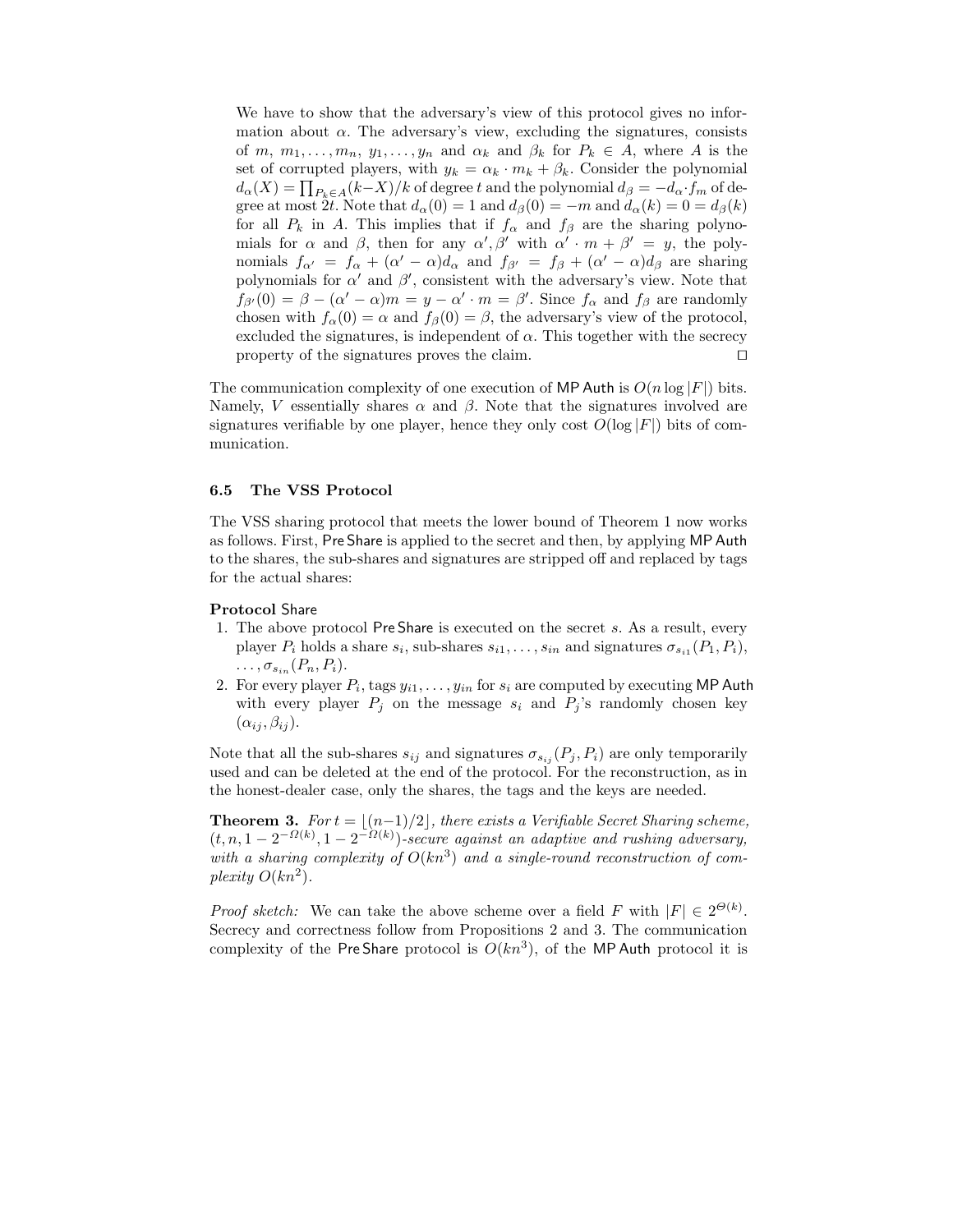$O(kn)$ . Therefore, the communication complexity of the sharing protocol, which calls Pre Share once and MP Auth  $n^2$ -times, is  $O(kn^3)$ . The communication complexity of the reconstruction is as in the Honest-Dealer VSS  $O(kn^2)$  bits.  $\square$ 

## 7 Applications to MPC with Pre-processing

As an application of the above described VSS scheme, we will now present a general MPC protocol in the pre-processing model [1]. Our protocol is secure against an active, adaptive adversary who can corrupt up to  $t = \lfloor (n - 1)/2 \rfloor$ , a minority, of the players. The idea behind MPC with pre-processing, introduced by Beaver [1], is to do as much work as possible in a pre-processing phase, before the inputs and even the circuit  $6$  are known. This is to reduce the work and the assumptions on the communication network required in the computation phase when the inputs and circuit have actually become available.

This is based on circuit randomization and a generic construction that can be applied to any general MPC protocol based on a VSS with certain linearity properties explained below. The computation phase doesn't require secure channels, it only consists of broadcasting information and performing the local computations necessary for VSS reconstructions. It should therefore be clear that MPC in the pre-processing model benefits from VSS with optimized reconstruction.

The required linearity properties are as follows. If  $s$  and  $s'$  are two VSS'ed secrets and  $\lambda$  a public constant, then the players should be able to locally compute VSS shares of  $s + s'$  and  $\lambda \cdot s$  (if this is the case then the scheme is called homomorphic) and of  $s + \lambda$ . Before showing that our VSS has these properties, we sketch the protocol for general MPC with pre-processing. Assume that adequate upperbounds on the number of inputs and multiplication gates in the future circuit are known. In the pre-processing phase, each player chooses a sufficient number of independent random values  $a$  and VSS'es them. Next, the players jointly prepare a sufficient number of random triples  $r, r'$  and  $r''$  such that  $r'' = rr'$  and such that each of these values is VSS'ed. Note that mutual randomness is easily achieved by having players VSS random values, and taking the sum of those as a mutually random value. By the linearity property, this random value is effectively VSS'ed. By invoking the general MPC protocol, products can be securely computed with the result VSS'ed.

In the computation phase, inputs and circuit are known. Assume for simplicity that each player has a single private input value. Each player then takes his actual private input s, and simply broadcasts the difference  $\epsilon = a - s$  between this input s and the random value a he VSS'ed in the pre-processing phase. Subsequently, all players locally compute their shares in s from the shares in a they hold and the now public value  $\epsilon$ . In the computation phase, the addition gates are handled locally while to multiply two shared values  $s$  and  $s'$ , a fresh precomputed random triple  $(r, r', r'')$  is taken, the differences  $\delta = s - r$ and  $\delta' = s' - r'$  are revealed by invoking the reconstruction of VSS. Since

 $6$  Usually, the function that is to be securely computed is given as an arithmetic circuit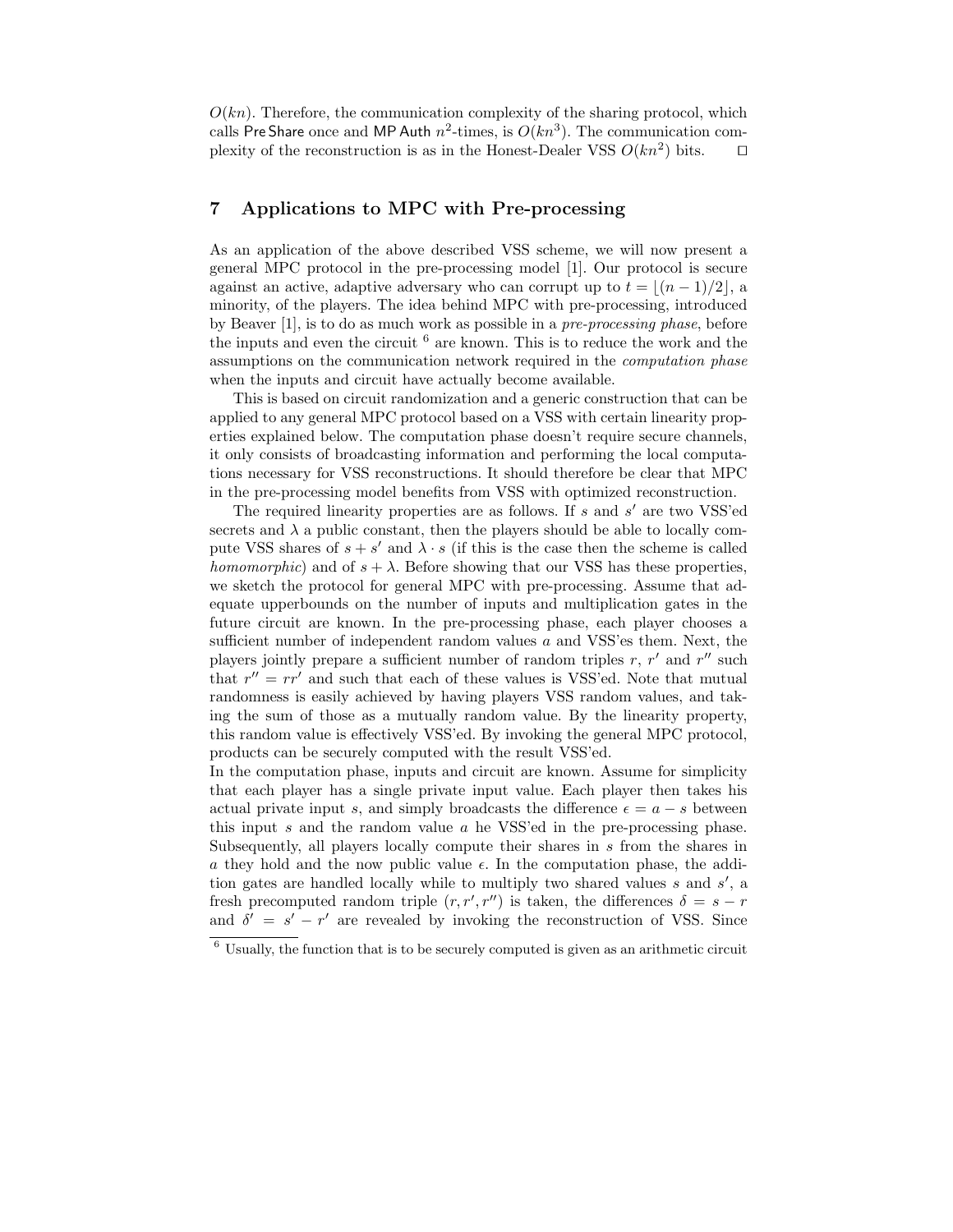$ss' = (r + \delta)(r' + \delta') = rr' + \delta'r + \delta r' + \delta \delta' = r'' + \delta'r + \delta r' + \delta \delta'$ , every player  $P_i$  can locally compute a share of  $ss'$  from the shares of r, r' and r'' and the values  $\delta$  and  $\delta'$ . Note that linearity of the VSS facilitates all of these steps.

#### 7.1 Applying Our VSS to MPC with Pre-processing

We first argue that our VSS can be made to have the required linearity properties. Note that Shamir shares trivially possess these properties, so it suffices to focus on the authentication code. As mentioned in Section 5, the only thing we need to do is to fix throughout the computation the values  $\alpha$  that are part of the verification keys  $(\alpha, \beta)$ . Indeed, if y and y' are authentication tags for m and m' with keys  $(\alpha, \beta)$  and  $(\alpha, \beta')$ , respectively, then for every  $\lambda \in F$ ,  $\lambda \cdot y + y'$  is an authentication tag for the message  $\lambda \cdot m + m'$  with key  $(\alpha, \lambda \cdot \beta + \beta')$ . Namely,  $\alpha \cdot (\lambda \cdot m + m') + (\lambda \cdot \beta + \beta') = \lambda \cdot (\alpha \cdot m + \beta) + (\alpha \cdot m' + \beta') = \lambda \cdot y + y'$ . Analogue, it can be shown that y is an authentication tag for the message  $m + \lambda$  with key  $(\alpha, \beta - \alpha \cdot \lambda)$ . Furthermore, it is not difficult to see by induction that after l authentications and verifications with the same  $\alpha$ , the substitution probability still is  $l/(|F| - l + 1)$  (see e.g. [4]).

For a field F with  $|F| \in 2^{\Theta(k)}$ , the protocol now works as follows. In the preprocessing phase, the random input values  $a$  are treated just as above, based on our VSS. In order to prepare the random triples, we use the general MPC techniques of [4] to prepare triples r, r' and r'' with  $r'' = rr'$  as described earlier. This results in a VSS of these values according to [4] (i.e., according to the protocol Pre Share from Section 6.3). We can convert these to sharings as they would have been produced by our VSS, we simply apply the protocol MPAuth (see Section 6) to get shares according to Share. Hence, all necessary preprocessing information will be shared according to our VSS. The computation phase can now proceed based on the reconstruction phase of our VSS.

As to efficiency, generating the sharings of  $r$  and  $r'$  consists essentially of  $O(n)$  executions of PreShare, and thus this has complexity  $O(kn^3)$  bits. The computation of the sharing of  $r''$  costs according to [4]  $O(kn^4)$  bits of communication, assuming everyone coorperates. Multi-party computing the tags is negligible compared to the rest, namely  $O(kn^3)$ . Hence, we have a best case complexity of  $O(kn^4)$ . If a corrupted player refuses to coorperate, then the easiest thing to do is to exclude the player and restart the computation. This will allow the adversary to slow down the computation by at most a factor linear in  $n$ .<sup>7</sup> Hence we have

**Theorem 4.** Let  $C$  be an arithmetic circuit over a field  $F$  with  $M$  multiplication gates, where  $|F| \in 2^{\Theta(k)}$ . Communicating  $O(Mkn^5)$  bits in a pre-processing phase, there exists a MPC protocol, secure, except with probability  $2^{-\Omega(k)+M}$ , against a rushing adversary who can adaptively corrupt up to  $t = \lfloor (n - 1)/2 \rfloor$  of the players, computing the circuit C with  $O(Mkn^2)$  bits of comunication.

<sup>7</sup> Instead of restarting, one could also reconstruct the share(s) of the caught cheater, if needed. This way, the adversary cannot slow down the computation substantially, resulting in a pre-processing complexity of  $O(Mkn^4)$  instead of  $O(Mkn^5)$ .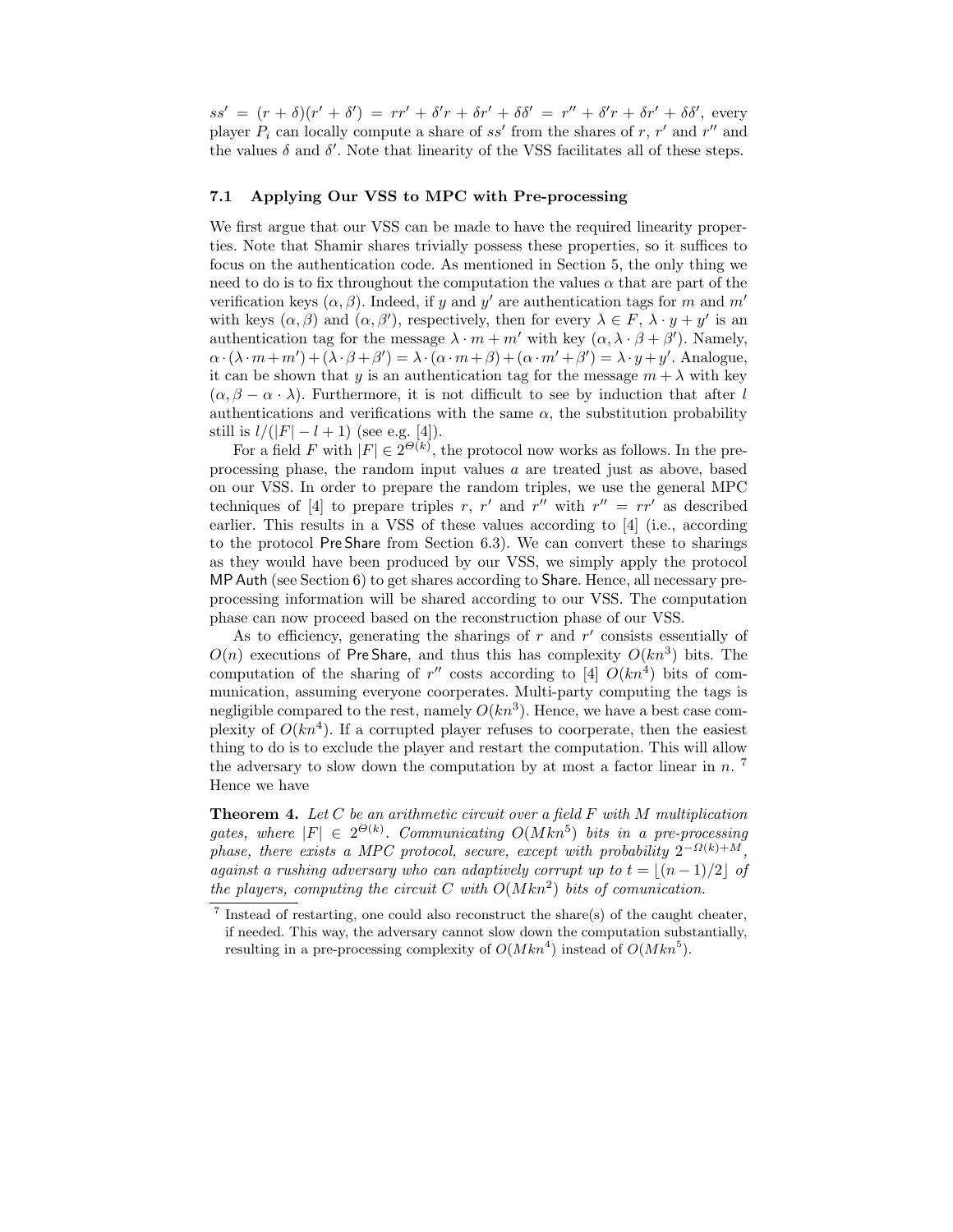The most efficient previously known protocol for MPC with pre-processing in our model is based on [4]. Note that this would result in a pre-processing phase with complexity of the same order as in our case. However, due to VSS with optimized reconstruction, we gain an efficiency improvement of a multiplicative factor  $n$  in the computation phase of our protocol.

## References

- 1. D. Beaver. Efficient multiparty protocols using circuit randomization. In CRYPTO '91, LNCS 576, pages 420–432. Springer-Verlag, 1992.
- 2. M. Ben-Or, S. Goldwasser, and A. Widgerson. Completeness theorems for noncryptographic fault-tolerant distributed computation. In 20th Annual ACM Symposium on the Theory of Computing, pages 1–10, 1988.
- 3. R.E. Blahut. Priciples and Practice of Information Theory. Addison-Wesley, 1987.
- 4. R. Cramer, I. Damgard, S. Dziembowski, M. Hirt, and T. Rabin. Efficient multiparty computations secure against an adaptive adversary. In EUROCRYPT '99, LNCS 1592. Springer-Verlag, 1999.
- 5. R. Cramer, I. Damgaard, and U. Maurer. General secure multi-party computation from any linear secret-sharing scheme. In EUROCRYPT 2000, LNCS 1807. Springer-Verlag, 2000.
- 6. B. Chor, S. Goldwasser, S. Micali, and B. Awerbuch. Verifiable secret sharing and achieving simultaneity in the presence of faults (extended abstract). In 26th Annual Symposium on Foundations of Computer Science, pages 383–395, 1985.
- 7. S. Cabello, C. Padró, and G. Sáez. Secret sharing schemes with detection of cheaters for a general access structure. In Proceedings of the 12th International Symposium on Fundamentals of Computation Theory, FCT '99, LNCS 1233, pages 185–193, 1999.
- 8. R. Gennaro, M.O. Rabin, and T. Rabin. Simplified VSS and fast-track multiparty computations with applications to threshold cryptography. In 17th ACM Symposium on Principles of Distributed Computing, 1998.
- 9. M. Hirt and U. Maurer. Complete characterization of adversaries tolerable in secure multi-party computation (extended abstract). In 16th ACM Symposium on Principles of Distributed Computing, pages 25–34, 1997.
- 10. M. Karchmer and A. Wigderson. On span programs. In 8th Annual Conference on Structure in Complexity Theory (SCTC '93), pages 102–111, 1993.
- 11. U. Maurer. Authentication theory and hypothesis testing. IEEE Transaction on Information Theory, 2000.
- 12. T. Rabin and M. Ben-Or. Verifiable secret sharing and multiparty protocols with honest majority (extended abstract). In 21th Annual ACM Symposium on the Theory of Computing, pages 73–85, 1989.
- 13. A. Shamir. How to share a secret. Communications of the Association for Computing Machinery, 22(11):612–613, 1979.
- 14. G.J. Simmons. Authentication theory/coding theory. In CRYPTO '84, LNCS 196, pages 411–431. Springer-Verlag, 1985.
- 15. D.R. Stinson. Cryptography Theory and Practice. Number ISBN 0-8493-8521-0. CRC Press, 1995.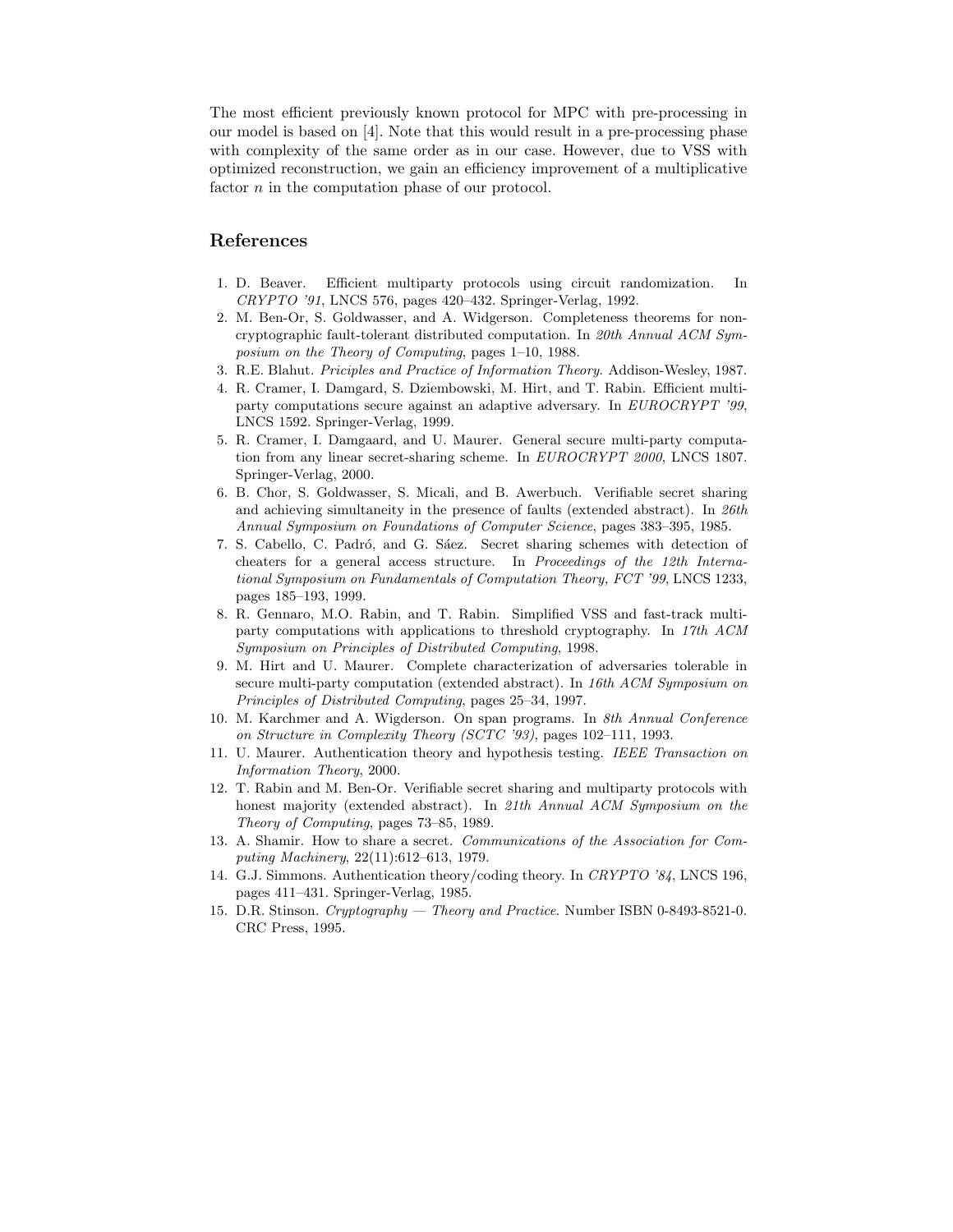## A Communication Pattern from Section 3: Justification

When justifying the claim that the proposed communication pattern is most general, it should be kept in mind that we are interested in the complexity of the reconstruction phase, and that all "re-modeling" operations are allowed as long as they do not affect the complexity of reconstruction (apart from constant factors).

By the assumption that the dealer is honest, we may assume without loss of generality that the distribution phase only consists of the dealer sending private information  $s_i$  to each of the players  $P_i$ , i.e., any secure distributed computation carried out by the players in the distribution phase could as well be carried out by the honest dealer, without consequences to the complexity of the reconstruction phase. Similarly, we may assume that in the reconstruction phase each player  $P_i$ merely broadcasts a piece of information,  $y_i$ , that only depends on the private information  $s_i$  received from the dealer. Namely, at the cost of at most a constant factor of increased communication, private channels can be simulated by onetime pads, the keys of which are distributed by the honest dealer. In fact, it can be assumed that in general  $s_i = (k_i, y_i)$ , where  $y_i$  is required to be broadcast in the reconstruction phase, and each player  $P_i$  makes a local (possibly probabilistic) decision on the secret s based on the broadcast information and his private  $k_i$ .

## B Impossibility Lemmas from Section 3

Lemma 2. There exists a static, non-rushing adversary such that with non-zero probability some honest players output "failure" in the reconstruction phase.

*Proof.* Given that  $t \geq n/3$ , let  $B, A_0, A_1$  be an arbitrary disjoint partition of  $\{1,\ldots,n\}$  such that  $|B|=t$  and  $1\leq |A_0|, |A_1|\leq t$ . We show a strategy for the adversary that forces all players in  $B$  to output "failure" with non-zero probability. The adversary corrupts the players in  $A_0$ , selects a random secret  $\tilde{s}$ and randomly guesses the shares  $s_i = (k_i, y_i)$  held by the players in B. By the privacy of the scheme and assuming that he guessed the shares correctly and that  $s \neq \tilde{s}$  (which both happens with non-zero probability), he can sample random shares  $\tilde{s}_j$  for the corrupted players, so that these, together with the shares of the players in  $B$ , are consistent with the secret  $\tilde{s}$ , and have the same distribution as when sent by the honest dealer. It is now clear that in the reconstruction phase (assumed that the adversary guessed the shares correctly and that  $s \neq$  $\tilde{s}$ ), every player in B has to output "failure". Indeed, the players in B must definitely not output the incorrect secret  $\tilde{s}$ . On the other hand, if some player in  $B$  outputs the correct secret  $s$  (with positive probability), then by corrupting the players in  $A_1$  instead of  $A_0$ , but otherwise playing the corresponding game, the adversary creates the same view for the players in  $B$ , however with the correct and the incorrect secrets exchanged, and hence this player would now output the incorrect secret (with positive probability), which is a contradiction.  $\square$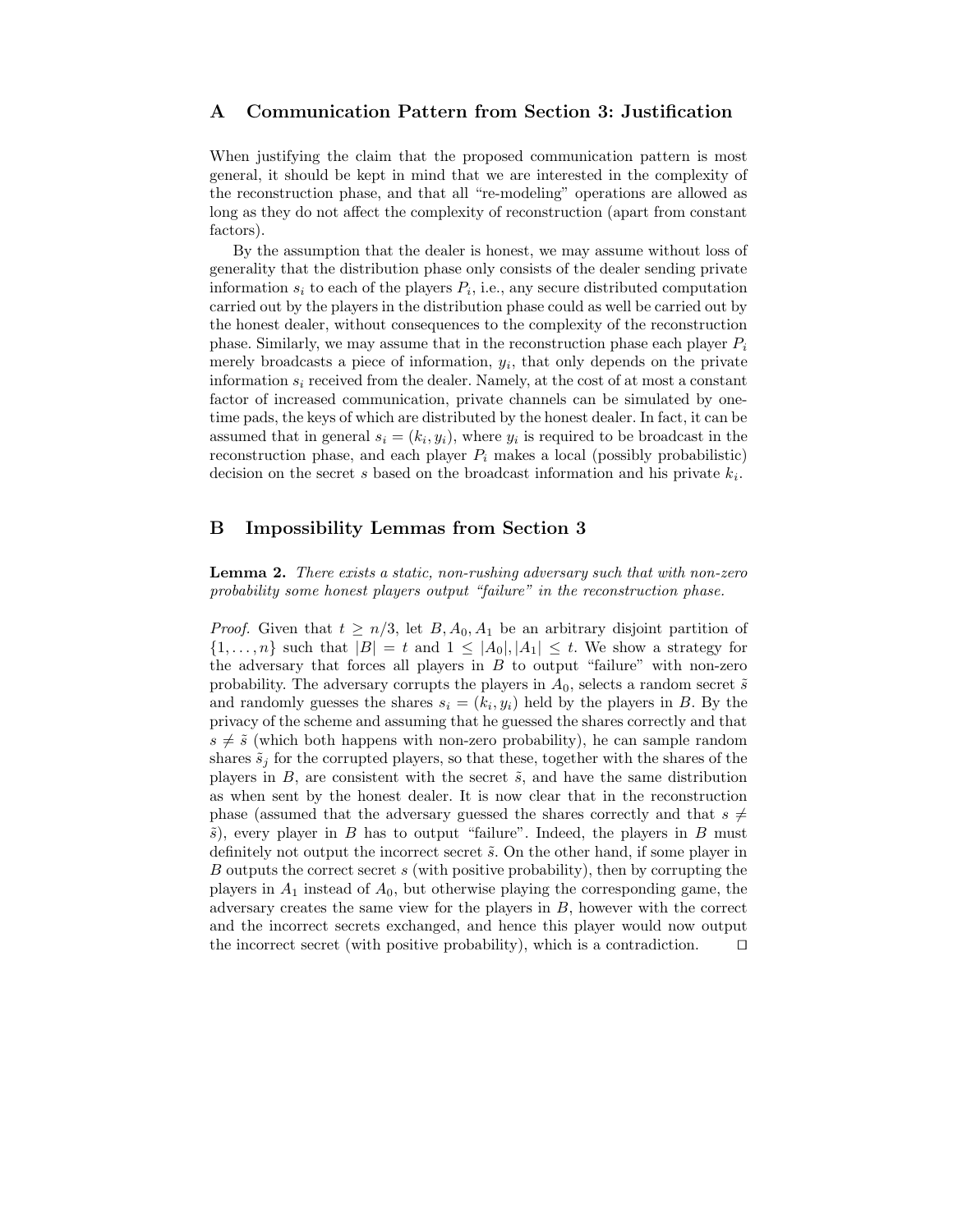**Lemma 3.** There exists a static, rushing adversary such that such that with non-zero probability some honest player recovers the secret in the reconstruction phase, while some other honest player outputs "failure".

*Proof.* Consider the case  $t > n/3$ . Let  $B, A_0, A_1$  be an arbitrary disjoint partition of  $\{1,\ldots,n\}$  such that  $1 \leq |A_0| \leq t-1$  and  $1 \leq |A_1| \leq t$ . Note that  $2 \leq |B| \leq t$ . Let  $p, q$  be distinct members of B. We consider the same adversary as before, except that in the reconstruction phase, the adversary "rushes", and waits until the players in B have broadcast their  $y_i$ 's. He then makes a guess for player  $p$ 's private  $k_p$ , and broadcasts random  $\tilde{y}_j$ 's for the players, consistent with  $k_p$  and with the  $y_i$ 's of the players in  $B$  and a random secret different from the correct one (which he knows by now). For similar reasons as before we conclude that player p does not reconstruct the secret if the guess for  $k_p$  was correct. However, in that case player  $q$  must reconstruct the secret with positive probability: for if not, corrupting  $A_0$  and player p (note that this amounts to at most t corruptions), the adversary would not have to guess  $k_p$  anymore, and hence there would be a strategy that makes at least one honest player output "failure" in the reconstruction with probability equal to 1. This contradicts correctness.  $\Box$ 

## $C$  Non-maximal  $t$

In the main body of this paper, we have only considered a maximal  $t$  in the interesting range  $n/3 \le t < n/2$ . We will now state the generalizations of the Theorems 1 to 4 for a (nearly) arbitrary  $t$  in this range. The corresponding proofs are similar but technically more involved.

Theorem 1'. For any family of Single-Round Honest-Dealer VSS schemes,  $(t, n, 1 - \delta)$ -secure against an arbitrary active, rushing adversary, the following holds. Let k be a security parameter and let  $\epsilon > 0$  be an arbitrary constant. If  $\delta = 2^{-\Omega(k)}$  and  $n/3 \cdot (1+\epsilon) \leq t < n/2$  then the total information broadcast in the reconstruction phase is lower bounded by  $\Omega((nH(S) + kn^2)/(n-2t)).$ 

Note that already an arbitrarily small linear gap between  $t$  and  $n/2$  reduces the lower bound by a factor of  $n$ . The following Theorem shows that the reconstruction complexity indeed reduces by a factor of  $n$  for such a  $t$  (at least in case of a security parameter  $k$  slightly larger than linear in  $n$ ).

**Theorem 2'.** For  $n/3 \le t < n/2$  and  $k = \Omega((n-2t)\log(t))$ , there exists a Single-Round Honest-Dealer VSS scheme,  $(t, n, 1 - 2^{-\Omega(k)})$ -secure against an adaptive and rushing adversary, with a total communication complexity of  $O(kn^2/(n-2t))$  bits.

The according holds for VSS.

**Theorem 3'.** For  $n/3 \le t < n/2$  and  $k = \Omega((n-2t)\log(t))$ , there exists a Single-Round VSS scheme,  $(t, n, 1 - 2^{-\Omega(k)}, 1 - 2^{-\Omega(k)})$ -secure against an adaptive and rushing adversary, with a sharing complexity of  $O(kn^3)$  and a reconstruction complexity of  $O(kn^2/(n-2t)).$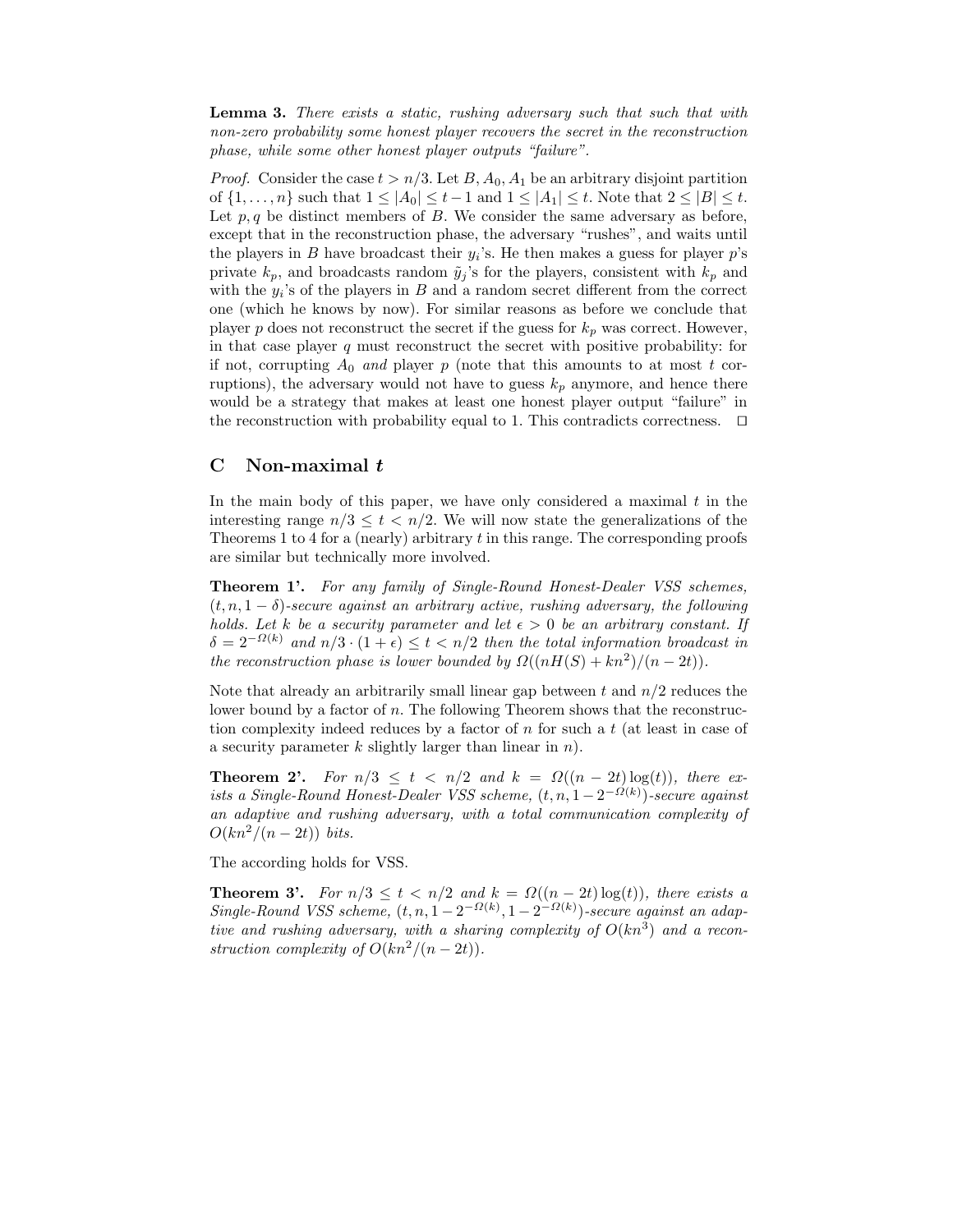Applied to MPC with preprocessing, we achieve

**Theorem 4'.** Let C be an arithmetic circuit over a field F with M multiplication gates, where  $|F| \in 2^{\Theta(k)/(n-2t)}$ ,  $n/3 \le t < n/2$  and  $k = \Omega((n-2t)\log(t)).$ Communicating  $O(Mkn^5)$  bits in a pre-processing phase, there exists a MPC protocol, secure, except with probability  $2^{-\Omega(k)+M}$ , against an adversary who can adaptively corrupt up to t of the players, computing the circuit  $C$  with  $O(Mkn^2/(n-2t))$  bits of communication.

## D General Adversaries

We now go beyond security against a dishonest *minority* by sketching how to adjust our VSS and MPC protocols to be secure against a *general*  $Q^2$ -adversary [9], i.e. against an adversary who can corrupt any subset of players in a given family of subsets, where no two subsets in the family cover the full player set.

By replacing the bivariate polynomial sharing in Pre Share by the informationtheoretic commitment/WSS protocol from [5] based on monotone span programs [10], we are in the same position as described by Proposition 2, except that 4. is not guaranteed, i.e. the share  $s_i$  of a corrupted player  $P_i$  is not necessarily correctly shared by the sub-shares  $s_{ji}$  of the honest players  $P_i$ . But this can easily be achieved by doing another level of sharing: every player  $P_i$  shares his share  $s_i$  with the WSS protocol from [5] where every player  $P_i$  insists that the share they get of  $s_i$  is the sub-share  $s_{ji}$ .

In the MP Auth protocol, replacing the threshold sharings of the values  $\alpha$  and  $\beta$ by sharings based on monotone span program sharings [10] with multiplication, and using the fact that these can be constructed from ordinary monotone span programs with only constant overhead [5], Proposition 3 remains intact.

This results in a VSS scheme secure against a general  $Q^2$ -adversary. Furthermore, the sharing and reconstruction complexities are  $O(knm^2)$  and  $O(knm)$ bits, respectively, where  $m \geq n$  is the size of the monotone span program, while the respective complexities of the general adversary VSS scheme suggested in [4] are both  $O(knm^3)$  bits (even though one could achieve  $O(knm^2)$  using their techniques in a more elaborate way).

Based on this general adversary VSS scheme, similar to the previous section, one can achieve a general MPC protocol, secure against a general  $Q^2$  adversary, which in the pre-processing model has a communication complexity of  $O(Mknm)$  bits, compared to  $O(Mknm^3)$  (respectively  $O(Mknm^2)$ ), which would be achieved by the general adversary MPC protocol from [4].

# E The Power of Rushing (Honest Dealer Case)

We show that our tight lower bound from Section 4 does not hold if the adversary does not rush, and instead selects the corrupted shares he will broadcast in the reconstruction phase before it has started. We also sketch a lower bound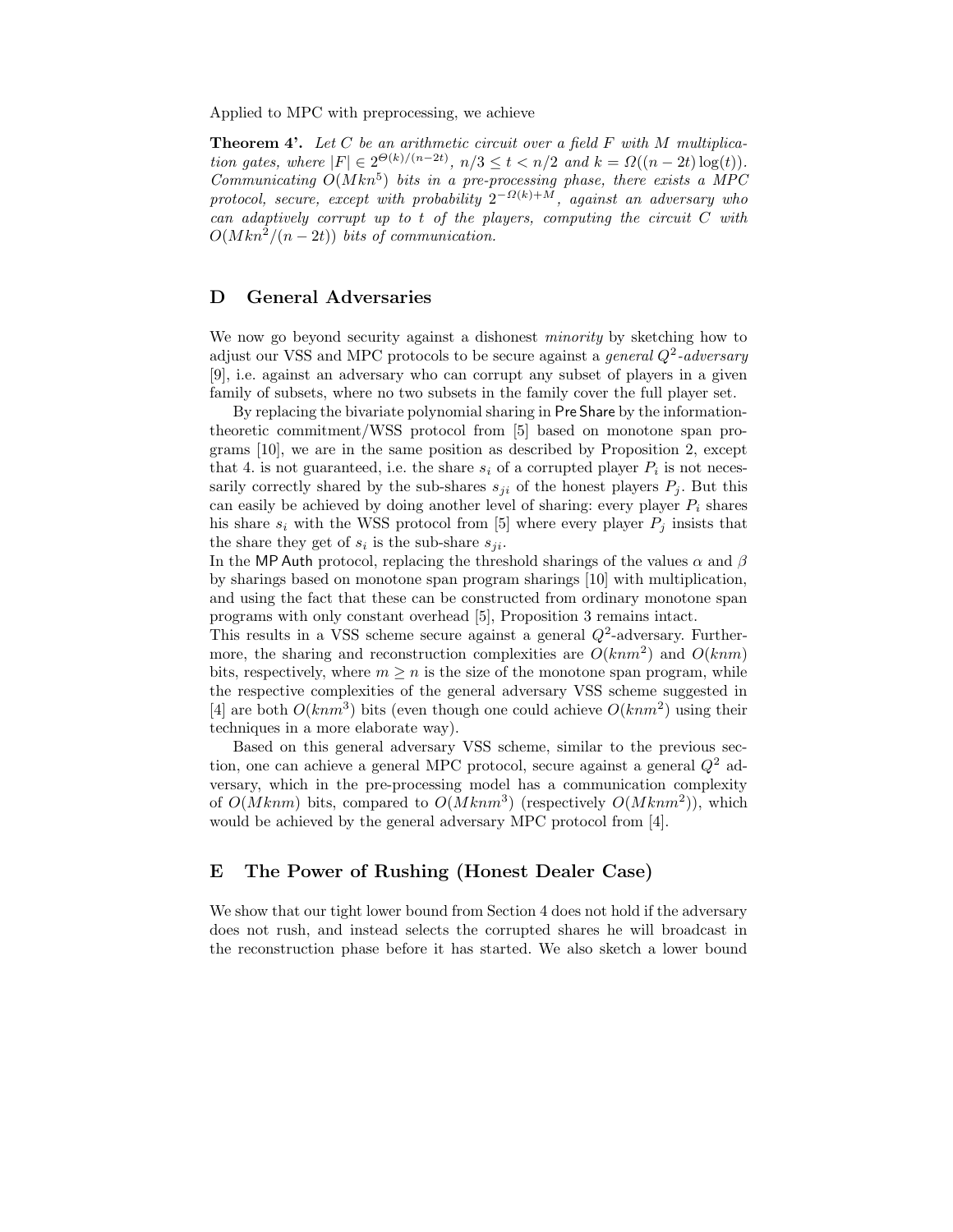and outline some applications, namely to a scenario in which the amount of information sent in the distribution phase is to be minimized.

Let F be a finite field with  $|F| > n$ , and take Shamir's  $(t + 1, n)$ -threshold scheme defined over  $F$ . Cabello, Padró and Sáez [7] have proposed the following so-called robust secret sharing scheme. To share a secret s in this scheme, the honest dealer selects a random field element  $\rho$ , independently generates full sets of Shamir-shares for the secrets s,  $\rho$  and  $\rho \cdot s$ , and privately distributes the shares to the players.

Given a set A of at least  $t + 1$  shares (which possibly contains corrupted shares), consider the three values  $s'$ ,  $\rho'$  and  $\tau'$  that are computed by applying the reconstruction procedure of Shamir's scheme to the shares in A. The crucial observation is that if  $s \neq s'$  and if the corrupted shares are *independently dis*tributed from  $\rho$ , the probability that  $s' \cdot \rho' = \tau'$  is at most  $1/|F|$ . Hence, given for instance a trusted party available for reconstruction, connected with each player by an independent private channel, the independence requirement is satisfied and although the secret may not always be reconstructed from a qualified set, a corrupted secret is detected with high probability.

We note the following application of this scheme in our scenario of a nonrushing adversary. By assumption, this is an adversary who chooses the corrupted shares before the reconstruction phase. This ensures that the independence requirement stated before is satisfied. Let k be a security parameter and  $t < n/2$  and assume additionally that  $|F| \geq 2^{n+k}$ . Let the distribution phase be according to the scheme of [7]. Consider an arbitrary set  $A$  of  $t+1$  shares revealed in the reconstruction phase. If A consists exclusively of shares of honest players, then the secret  $s_A$  reconstructed by the procedure above would certainly be the correct secret s. Else, either a failure would be detected, or with probability at most  $2^{-n-k}$ , a secret  $s_A \neq s$  is accepted based on the shares in A. Let V denote the set of all distinct *accepted* "secrets"  $s_A$ , by quantifying over all sets  $A$ . Note that  $s \in A$ . Now each honest player simply computes V, and outputs "failure" if V has more than one element, and s otherwise. This way all honest players are in agreement, and the probability with which they output "failure" is clearly at most  $2^n \cdot 2^{-n-k} = 2^{-k}$ .

For the case that  $k > n$  and  $n = 2t + 1$ , we now sketch an argument showing that the distribution phase of this scheme is optimal, up to constant factors. A basic result in secret sharing says, informally speaking, that the size of individual shares is at least the size of the secret, and hence the question that remains is whether the error probability  $\epsilon$  of the above scheme is optimal. We define an adversary who flips a random coin and either corrupts the first  $t$  players, or the last t players. In either case, he makes a random guess  $\tilde{S}_{t+1}$  for the share  $S_{t+1}$ that player  $P_{t+1}$  received from the honest dealer in the distribution phase, deletes the correct shares received from the dealer by the corrupted players, and instead chooses random corrupted shares, consistent with his guess  $\tilde{S}_{t+1}$  and with a random secret  $\tilde{s}$ . Assuming that the correct secret s was chosen at random by the honest dealer, if the adversaries' guess for player  $P_{t+1}$ 's share is correct, then there is no way for any reconstruction procedure to distinguish between s and